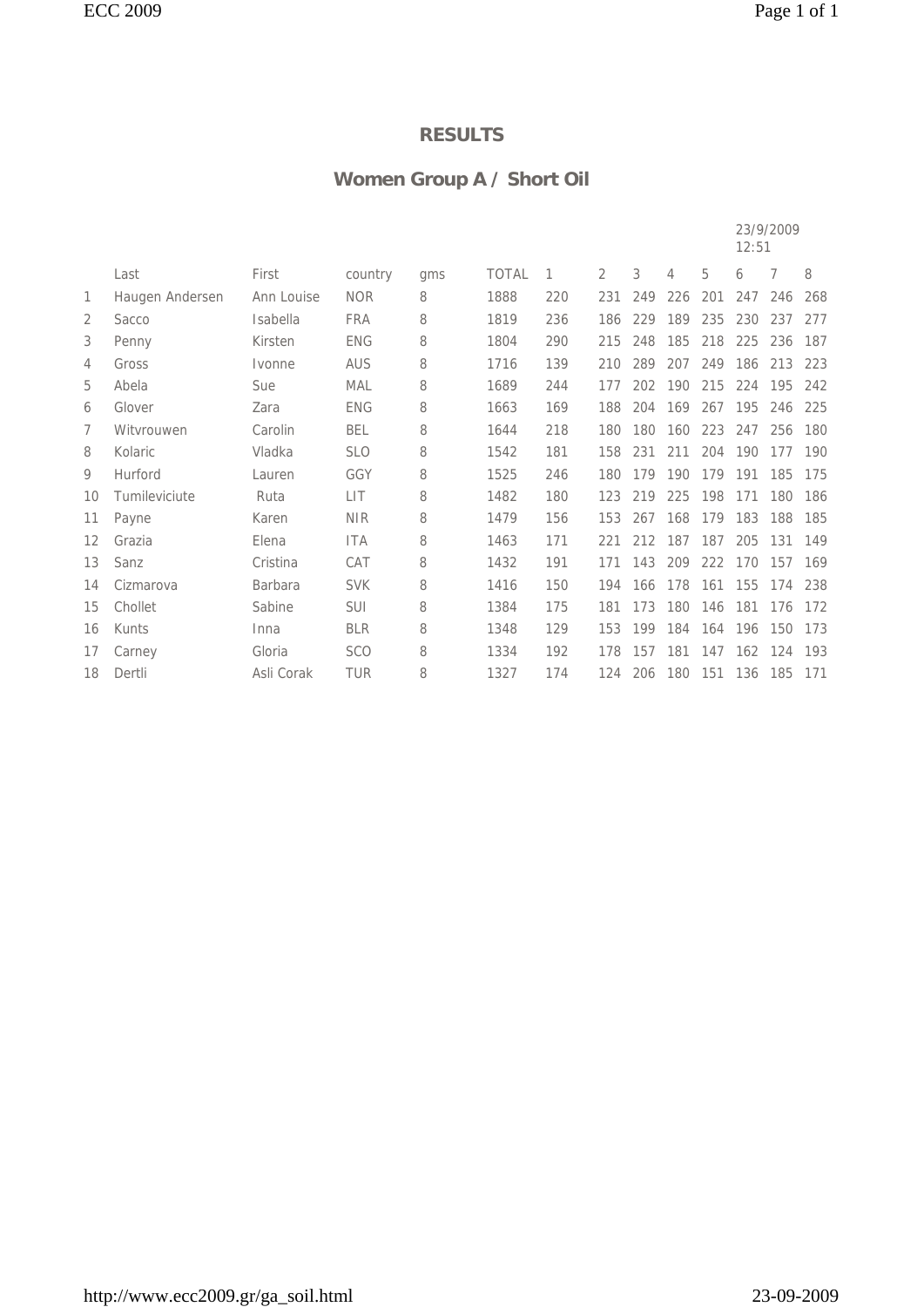## **Women Group A / Long Oil**

|                |                    |                |            |        |     |              |     |                |     |         |                 | 17:06 | 24/9/2009 |     |
|----------------|--------------------|----------------|------------|--------|-----|--------------|-----|----------------|-----|---------|-----------------|-------|-----------|-----|
|                | Last               | First          | country    | ave    | qms | <b>TOTAL</b> | 1   | $\overline{2}$ | 3   | 4       | 5               | 6     | 7         | 8   |
| 1              | Glover             | Zara           | <b>ENG</b> | 228,25 | 8   | 1826         | 212 | 224            | 224 | 244     | 232             | 238   | 194       | 258 |
| $\overline{2}$ | Haugen<br>Andersen | Ann Louise     | <b>NOR</b> | 227,50 | 8   | 1820         | 205 |                |     |         | 222 226 216 215 |       | 234 233   | 269 |
| 3              | Abela              | Sue            | MAL        | 214,75 | 8   | 1718         | 224 | 216            |     | 212 186 | 209             | 206   | 221       | 244 |
| 4              | Gross              | Ivonne         | <b>AUS</b> | 212,25 | 8   | 1698         | 165 | 233            | 227 | 202     | 209             | 192   | 256       | 214 |
| 5              | Penny              | Kirsten        | <b>ENG</b> | 210,88 | 8   | 1687         | 269 | 208            | 226 | 213     | 202             | 188   | 190       | 191 |
| 6              | Grazia             | Elena          | <b>ITA</b> | 200.63 | 8   | 1605         | 160 | 197            | 226 | 223     | 207             | 210   | 190       | 192 |
| 7              | Sacco              | Isabella       | <b>FRA</b> | 199,25 | 8   | 1594         | 189 | 194            | 221 | 155     | 200             | 191   | 236       | 208 |
| 8              | Kolaric            | Vladka         | <b>SLO</b> | 195,25 | 8   | 1562         | 201 | 180            | 211 | 225     | 253             | 211   | 126       | 155 |
| 9              | Payne              | Karen          | <b>NIR</b> | 192,63 | 8   | 1541         | 235 | 176            | 182 | 183     | 152             | 200   | 234       | 179 |
| 10             | Kunts              | Inna           | <b>BLR</b> | 191,38 | 8   | 1531         | 186 | 205            | 199 | 174     | 181             | 193   | 178       | 215 |
| 11             | Chollet            | Sabine         | SUI        | 189,25 | 8   | 1514         | 223 | 198            | 168 | 184     | 194             | 170   | 207       | 170 |
| 12             | Hurford            | Lauren         | GGY        | 185,25 | 8   | 1482         | 154 | 168            | 186 | 184     | 167             | 215   | 172       | 236 |
| 13             | Witvrouwen         | Carolin        | <b>BEL</b> | 184,13 | 8   | 1473         | 206 | 172            | 185 | 209     | 169             | 155   | 175       | 202 |
| 14             | Cizmarova          | <b>Barbara</b> | <b>SVK</b> | 178,50 | 8   | 1428         | 205 | 144            | 155 | 160     | 234             | 159   | 192       | 179 |
| 15             | Dertli             | Asli Corak     | <b>TUR</b> | 178,25 | 8   | 1426         | 124 | 210            | 227 | 163     | 173             | 185   | 156       | 188 |
| 16             | Tumileviciute      | Ruta           | LIT        | 176,38 | 8   | 1411         | 168 | 147            | 177 | 192     | 184             | 164   | 211       | 168 |
| 17             | Carney             | Gloria         | <b>SCO</b> | 176,00 | 8   | 1408         | 191 | 199            | 185 | 196     | 163             | 112   | 178       | 184 |
| 18             | Sanz               | Cristina       | CAT        | 169,50 | 8   | 1356         | 146 | 170            | 173 | 136     | 212 149         |       | 170       | 200 |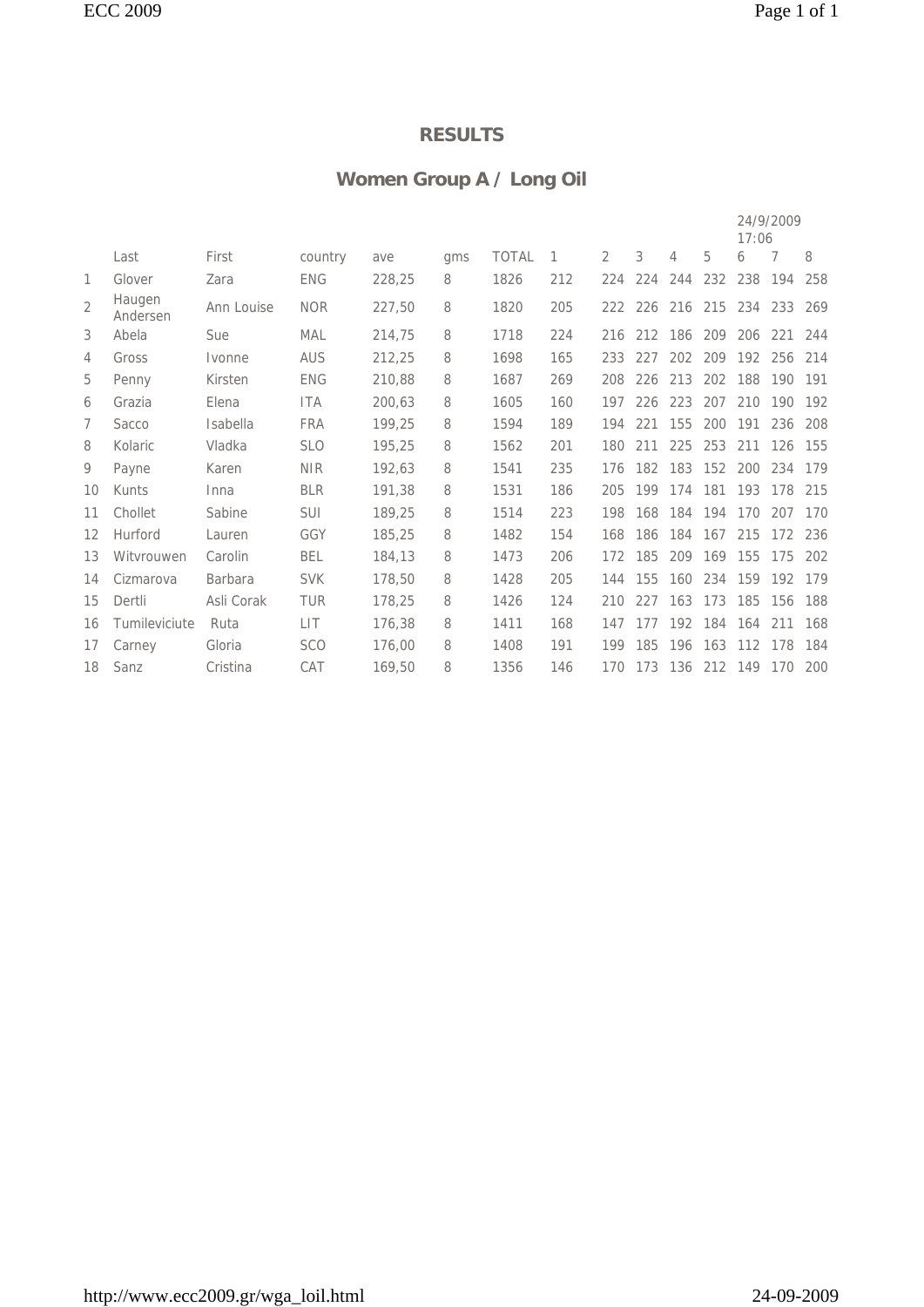## **Women Group A / Combined Oil**

|   |                  |                 |            |        |     |         |     |                         |             |   |                     |     | 25/9/2009 21:40 |     |
|---|------------------|-----------------|------------|--------|-----|---------|-----|-------------------------|-------------|---|---------------------|-----|-----------------|-----|
|   | Last             | First           | country    |        | qms | TOTAL 1 |     | 2                       | 3           | 4 | 5                   | 6   | 7               | 8   |
| 1 | Penny            | Kirsten         | <b>ENG</b> | 226,88 | 8   | 1815    |     | 205 278 241 257 217     |             |   |                     | 207 | 209             | 201 |
| 2 | Gross            | Ivonne          | <b>AUS</b> | 225,38 | 8   | 1803    |     | 279 244 223 227 214 226 |             |   |                     |     | 214             | 176 |
| 3 | Abela            | Sue             | MAL        | 224,25 | 8   | 1794    |     | 180 246 200 192 234     |             |   |                     | 260 | 258             | 224 |
| 4 | Haugen Andersen  | Ann Louise      | <b>NOR</b> | 216,38 | 8   | 1731    | 199 |                         | 212 205     |   | 203 237 198         |     | 257             | 220 |
| 5 | Glover           | Zara            | <b>ENG</b> | 215,63 | 8   | 1725    | 233 |                         |             |   | 194 236 215 200 195 |     | 206             | 246 |
| 6 | Sacco            | <b>Isabella</b> | <b>FRA</b> | 209,38 | 8   | 1675    |     | 205 210 215 231 183 148 |             |   |                     |     | 238             | 245 |
| 7 | Payne            | Karen           | <b>NIR</b> | 203,63 | 8   | 1629    |     | 227 201 180 181 211 214 |             |   |                     |     | 168             | 247 |
| 8 | Witvrouwen       | Carolin         | <b>BEL</b> | 203,38 | 8   | 1627    | 171 |                         |             |   | 203 193 189 205 263 |     | 232             | 171 |
| 9 | Chollet          | Sabine          | SUI        | 202,63 | 8   | 1621    |     | 237 213 169 168 215 177 |             |   |                     |     | 206             | 236 |
|   | 10 Kunts         | Inna            | <b>BLR</b> | 199,75 | 8   | 1598    |     | 222 145 208 279 159 157 |             |   |                     |     | 203             | 225 |
|   | 11 Hurford       | Lauren          | GGY        | 195,63 | 8   | 1565    |     | 191 179 179 213 231 216 |             |   |                     |     | 164             | 192 |
|   | 12 Grazia        | Elena           | ITA        | 193,63 | 8   | 1549    |     | 183 213 225 179 188 178 |             |   |                     |     | 184             | 199 |
|   | 13 Sanz          | Cristina        | CAT        | 183,75 | 8   | 1470    | 177 | 175                     | 167 189 160 |   |                     | 200 | 200             | 202 |
|   | 14 Kolaric       | Vladka          | <b>SLO</b> | 180,63 | 8   | 1445    | 198 |                         |             |   | 175 192 168 191 177 |     | 174             | 170 |
|   | 15 Tumileviciute | Ruta            | <b>LIT</b> | 175,63 | 8   | 1405    |     | 173 192 172 169 177 192 |             |   |                     |     | 151             | 179 |
|   | 16 Carney        | Gloria          | <b>SCO</b> | 174,63 | 8   | 1397    |     | 167 180 198 175 173 168 |             |   |                     |     | 149             | 187 |
|   | 17 Cizmarova     | <b>Barbara</b>  | <b>SVK</b> | 171,50 | 8   | 1372    |     | 169 163 169 177 174 165 |             |   |                     |     | 192             | 163 |
|   | 18 Dertli        | Asli Corak      | <b>TUR</b> | 170,50 | 8   | 1364    |     | 167 164 158 145 175 167 |             |   |                     |     | 198             | 190 |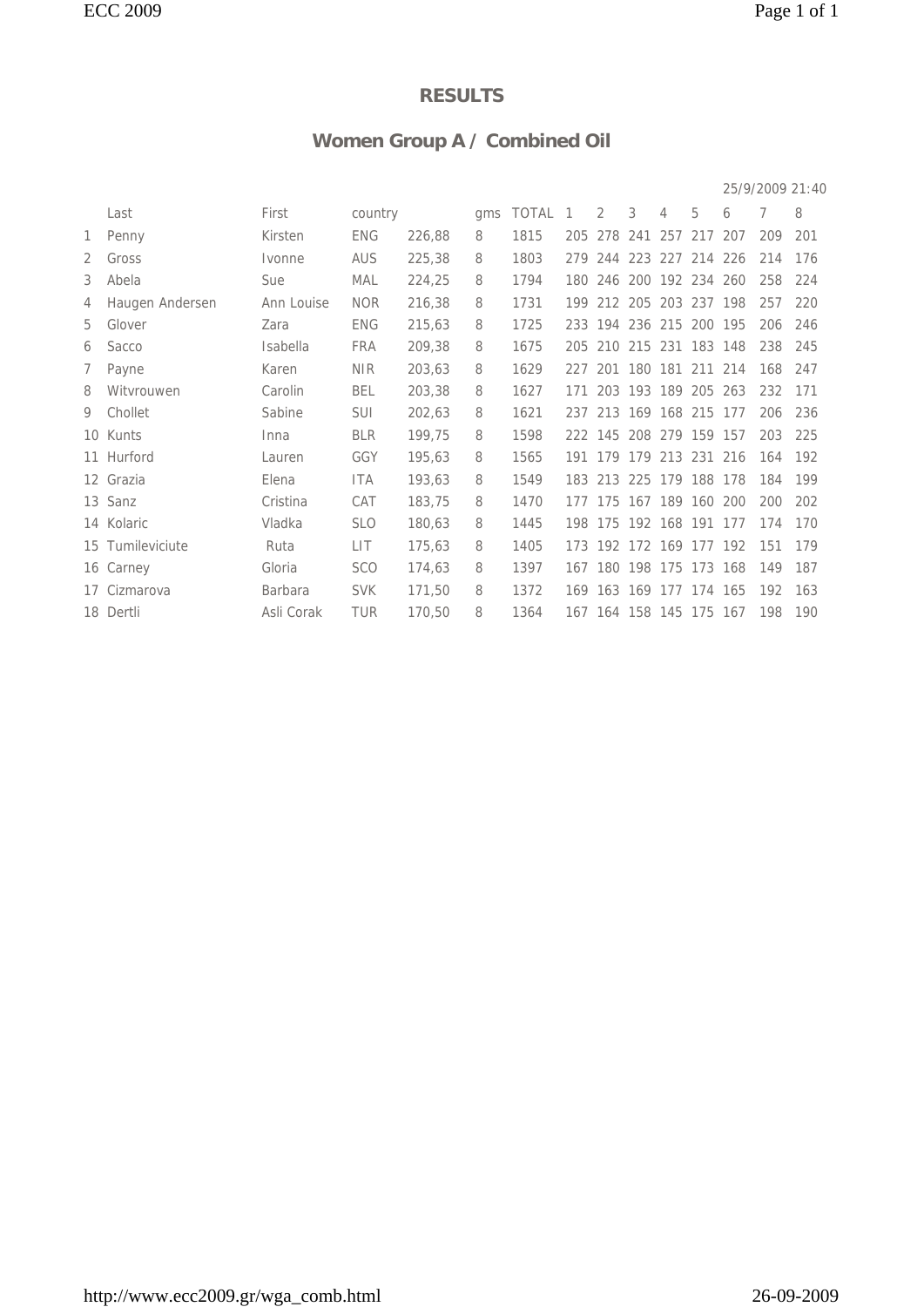## **Women Group B / Short Oil**

|              |                         |               |            |     |              |     |     |     |     |     |     | 23/9/2009 16:41 |     |
|--------------|-------------------------|---------------|------------|-----|--------------|-----|-----|-----|-----|-----|-----|-----------------|-----|
|              | Last                    | First         | country    | qms | <b>TOTAL</b> | 1   | 2   | 3   | 4   | 5   | 6   | 7               | 8   |
| 1            | Mizrahi                 | Sara          | <b>ISR</b> | 8   | 1885         | 213 | 202 | 268 | 233 | 197 | 269 | 267             | 236 |
| $\mathbf{2}$ | Lunden                  | Reija         | FIN        | 8   | 1831         | 210 | 225 | 201 | 195 | 212 | 247 | 262             | 279 |
|              | 3 Andersson             | Sandra        | <b>SWE</b> | 8   | 1829         | 238 | 197 | 205 | 210 | 246 | 231 | 244             | 258 |
|              | 4 Poppler               | <b>Birigt</b> | <b>GER</b> | 8   | 1813         | 255 | 215 | 166 | 225 | 245 | 248 | 226             | 233 |
| 5            | Rovithaki               | Natassa       | GRE        | 8   | 1781         | 202 | 212 | 206 | 199 | 278 | 216 | 256             | 212 |
|              | 6 Van Der Tol           | Ghislaine     | <b>NET</b> | 8   | 1734         | 204 | 220 | 299 | 209 | 213 | 193 | 185             | 211 |
|              | 7 Pajak                 | Daria         | POL        | 8   | 1726         | 225 | 193 | 201 | 215 | 251 | 225 | 225             | 191 |
|              | 8 Korobkova             | Alena         | <b>RUS</b> | 8   | 1713         | 160 | 253 | 204 | 191 | 180 | 255 | 202             | 268 |
|              | 9 Sigurdardottir        | Sigfridur     | ICE        | 8   | 1652         | 242 | 231 | 161 | 234 | 182 | 190 | 212             | 200 |
|              | 10 Schiza               | Nicky         | <b>CYP</b> | 8   | 1626         | 146 | 180 | 200 | 204 | 244 | 236 | 247             | 169 |
|              | 11 Grosu                | Uliana        | MOL        | 8   | 1608         | 225 | 178 | 161 | 215 | 209 | 205 | 199             | 216 |
| 12           | Brzicova-<br>Hanzlovska | Petra         | CZE        | 8   | 1578         | 216 | 205 | 187 | 178 | 185 | 167 | 215             | 225 |
|              | 13 Varava               | Elizabete     | LAT        | 8   | 1509         | 166 | 201 | 134 | 183 | 206 | 215 | 226             | 178 |
|              | 14 Goncalves            | Jessica       | <b>LUX</b> | 8   | 1498         | 221 | 180 | 170 | 162 | 182 | 201 | 186             | 196 |
|              | 15 Stefanova            | Marina        | <b>BUL</b> | 8   | 1490         | 198 | 171 | 169 | 175 | 203 | 189 | 196             | 189 |
|              | 16 Malysheva            | Nataliya      | <b>UKR</b> | 8   | 1458         | 219 | 201 | 164 | 171 | 174 | 167 | 183             | 179 |
|              | 17 Pesek                | Beatrix       | <b>HUN</b> | 8   | 1451         | 159 | 174 | 170 | 213 | 132 | 212 | 211             | 180 |
|              | 18 Bianu                | Felicia       | <b>ROM</b> | 8   | 1396         | 207 | 154 | 170 | 161 | 188 | 143 | 185             | 188 |
|              | 19 Lohmus               | Riina         | <b>EST</b> | 8   | 1291         | 146 | 200 | 172 | 154 | 193 | 131 | 138             | 157 |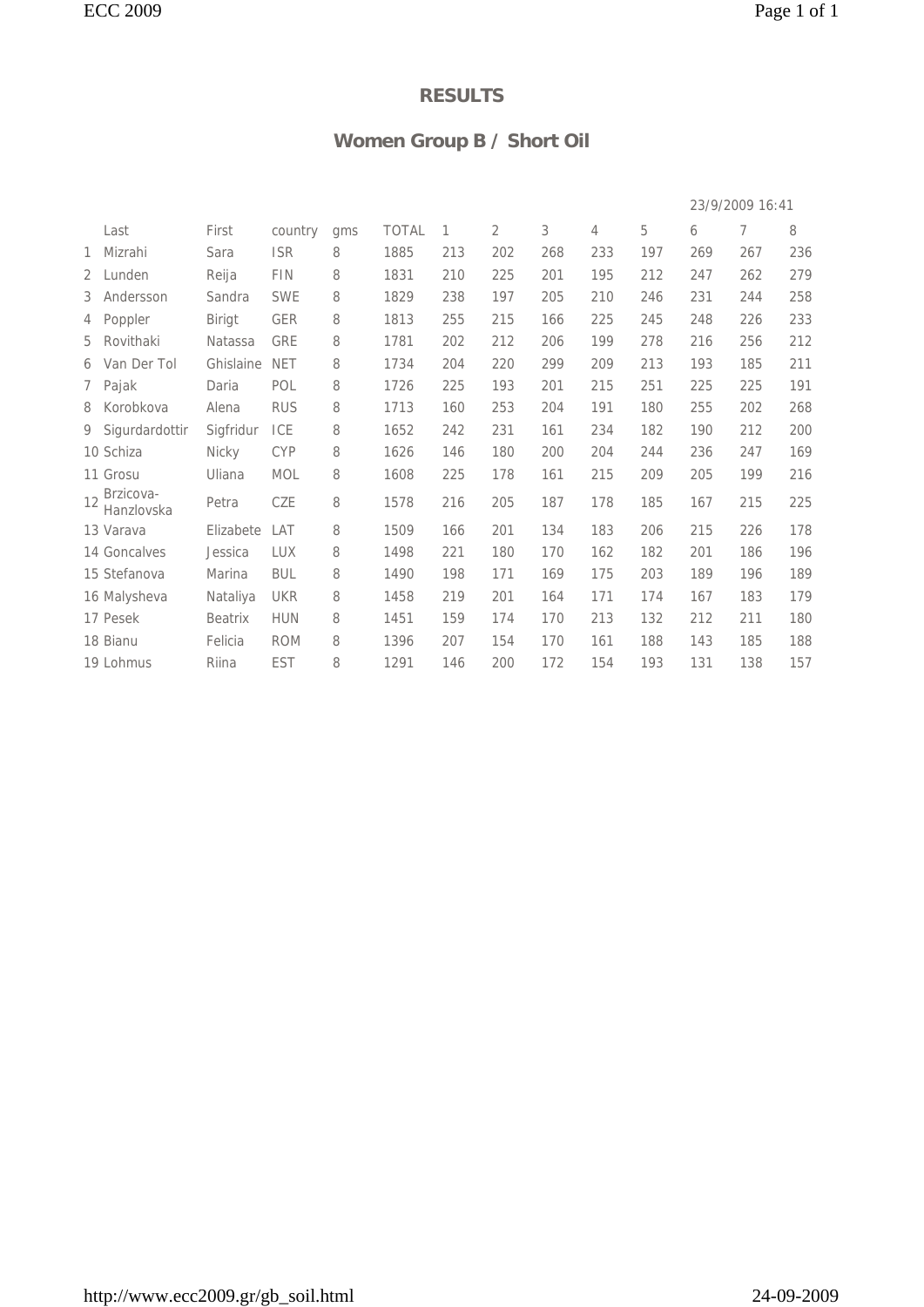## **Women Group B / Long Oil**

|    |                     |                |             |          |     |         |     |                                 |   |   |                         |   |     | 24/9/2009 21:07 |
|----|---------------------|----------------|-------------|----------|-----|---------|-----|---------------------------------|---|---|-------------------------|---|-----|-----------------|
|    | Last                | First          | country ave |          | qms | TOTAL 1 |     | 2                               | 3 | 4 | 5                       | 6 | 7   | 8               |
| 1  | Van Der Tol         | Ghislaine      | <b>NET</b>  | 226,38 8 |     | 1811    |     | 221 197                         |   |   | 215 225 266 267 226 194 |   |     |                 |
| 2  | Rovithaki           | Natassa        | <b>GRE</b>  | 223,88 8 |     | 1791    |     | 245 237 164 175 206 227 279 258 |   |   |                         |   |     |                 |
| 3  | Mizrahi             | Sara           | <b>ISR</b>  | 221,88 8 |     | 1775    |     | 183 197                         |   |   | 215 236 239 257         |   | 231 | 217             |
| 4  | Lunden              | Reija          | <b>FIN</b>  | 221,25 8 |     | 1770    |     | 215 235 226 221 228 237 160     |   |   |                         |   |     | 248             |
| 5  | Andersson           | Sandra         | <b>SWE</b>  | 219,25 8 |     | 1754    |     | 199 203 245 220 168 237 247 235 |   |   |                         |   |     |                 |
| 6  | Pajak               | Daria          | POL         | 218,75 8 |     | 1750    |     | 247 217 190 233 214 242 234 173 |   |   |                         |   |     |                 |
| 7  | Brzicova-Hanzlovska | Petra          | CZE         | 216,63 8 |     | 1733    |     | 206 218 210 218 187 243 258 193 |   |   |                         |   |     |                 |
| 8  | Korobkova           | Alena          | <b>RUS</b>  | 215,88 8 |     | 1727    | 179 | 227 219 237 215 223 202 225     |   |   |                         |   |     |                 |
| 9  | Poppler             | Birigt         | <b>GER</b>  | 213,25 8 |     | 1706    |     | 219 216 163 174 210 199 247 278 |   |   |                         |   |     |                 |
| 10 | Schiza              | Nicky          | <b>CYP</b>  | 210,75 8 |     | 1686    |     | 215 209 159 208 224 195 224 252 |   |   |                         |   |     |                 |
| 11 | Pesek               | <b>Beatrix</b> | <b>HUN</b>  | 207,13 8 |     | 1657    |     | 185 192 242 235 187 199 217 200 |   |   |                         |   |     |                 |
| 12 | Varava              | Elizabete      | LAT         | 201,75 8 |     | 1614    |     | 208 192 189 205 160 199 215     |   |   |                         |   |     | 246             |
| 13 | Goncalves           | Jessica        | LUX         | 200,13 8 |     | 1601    |     | 203 237 177 175 180 199 224 206 |   |   |                         |   |     |                 |
| 14 | Grosu               | Uliana         | <b>MOL</b>  | 199,88 8 |     | 1599    |     | 180 214 146 167 234 247 219 192 |   |   |                         |   |     |                 |
| 15 | <b>Bianu</b>        | Felicia        | <b>ROM</b>  | 197,38 8 |     | 1579    |     | 203 191 213 202 170 170 235 195 |   |   |                         |   |     |                 |
| 16 | Malysheva           | Nataliya       | <b>UKR</b>  | 196,00 8 |     | 1568    |     | 136 231 299 171 224 176 138 193 |   |   |                         |   |     |                 |
| 17 | Lohmus              | Riina          | <b>EST</b>  | 191,75 8 |     | 1534    |     | 186 215 163 190 192 181         |   |   |                         |   | 216 | 191             |
| 18 | Stefanova           | Marina         | <b>BUL</b>  | 190,63 8 |     | 1525    |     | 203 207 180 188 183 211 172 181 |   |   |                         |   |     |                 |
| 19 | Sigurdardottir      | Siafridur      | ICE         | 176,50 8 |     | 1412    |     | 176 195 151 170 169 179 179 193 |   |   |                         |   |     |                 |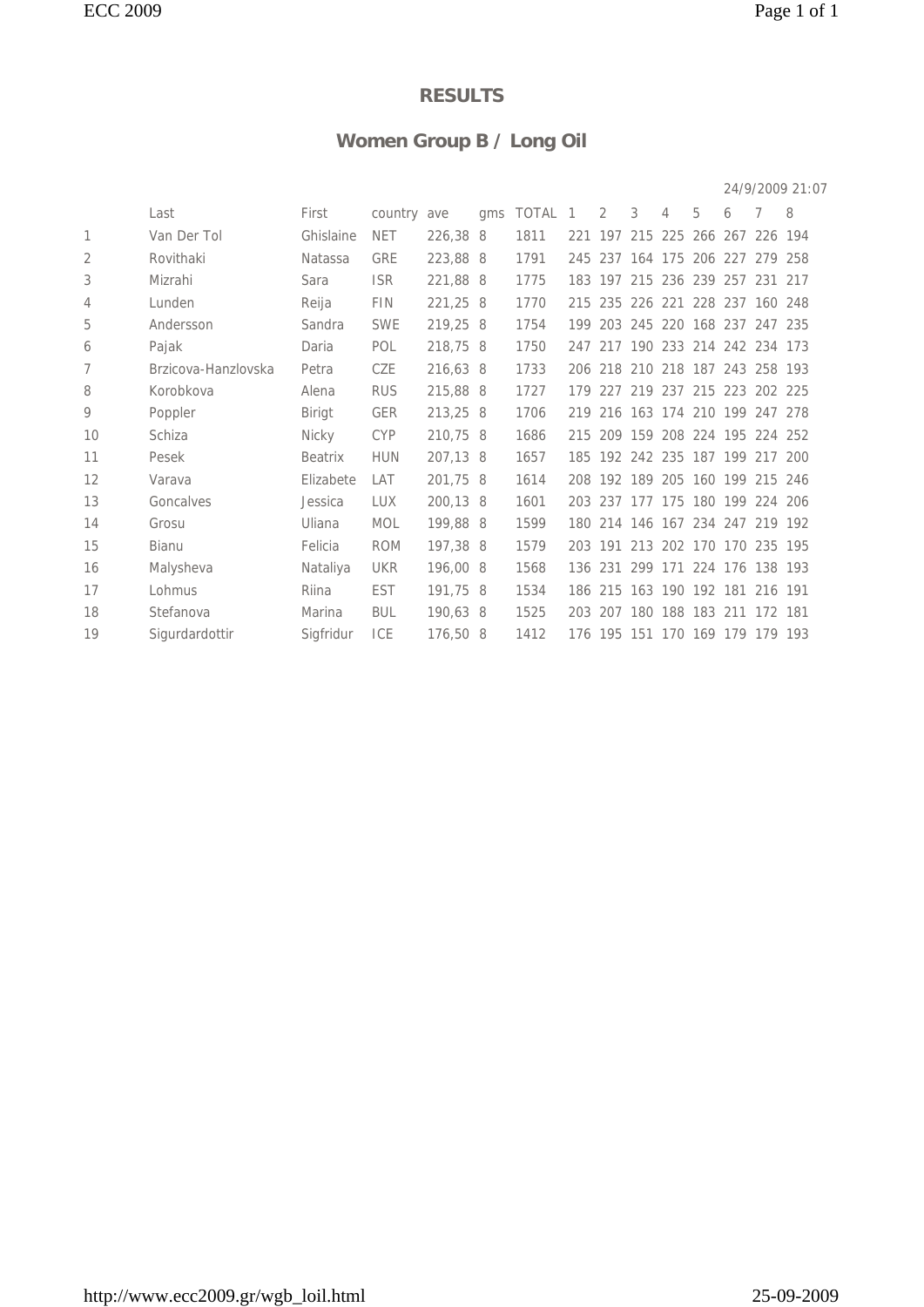## **Women Group B / Combined Oil**

|    |                     |                |            |        |     |              |     |                         |     |                         |                     |         |         | 26/9/2009 12:07 |
|----|---------------------|----------------|------------|--------|-----|--------------|-----|-------------------------|-----|-------------------------|---------------------|---------|---------|-----------------|
|    | Last                | First          | country    |        | qms | <b>TOTAL</b> | 1   | 2                       | 3   | 4                       | 5                   | 6       | 7       | 8               |
| 1  | Lunden              | Reija          | <b>FIN</b> | 227,00 | 8   | 1816         | 206 | 212                     | 202 | 215                     | 244                 | 247     | 279     | 211             |
| 2  | Poppler             | <b>Birigt</b>  | <b>GER</b> | 223,13 | 8   | 1785         | 277 | 220                     | 192 | 188                     | 228                 | 226     | 238     | 216             |
| 3  | Korobkova           | Alena          | <b>RUS</b> | 221,50 | 8   | 1772         | 248 | 216                     | 227 |                         | 204 258             | 223 201 |         | 195             |
| 4  | Mizrahi             | Sara           | <b>ISR</b> | 221,13 | 8   | 1769         | 177 | 234                     | 205 |                         | 170 262 217 235 269 |         |         |                 |
| 5  | Rovithaki           | <b>Natassa</b> | <b>GRE</b> | 220,50 | 8   | 1764         |     | 219 173                 |     | 236 215 198 206 238 279 |                     |         |         |                 |
| 6  | Van Der Tol         | Ghislaine      | <b>NET</b> | 216,50 | 8   | 1732         | 213 | 235                     | 222 | 193 178                 |                     | 212     | 244 235 |                 |
| 7  | Pajak               | Daria          | POL        | 214,75 | 8   | 1718         | 176 |                         |     | 212 222 210 247         |                     | 263 195 |         | 193             |
| 8  | Malysheva           | Nataliya       | <b>UKR</b> | 205,88 | 8   | 1647         |     | 211 192 175             |     |                         | 223 202 225         |         | 258 161 |                 |
| 9  | Andersson           | Sandra         | <b>SWE</b> | 201,63 | 8   | 1613         | 205 | 199                     | 203 |                         | 200 214 193 204 195 |         |         |                 |
|    | 10 Schiza           | Nicky          | <b>CYP</b> | 200,13 | 8   | 1601         |     | 150 215                 |     | 202 204 263 192 192 183 |                     |         |         |                 |
| 11 | Brzicova-Hanzlovska | Petra          | CZE        | 197,88 | 8   | 1583         | 190 | 189                     | 200 | 165                     | 193                 | 230     | 182 234 |                 |
| 12 | Goncalves           | Jessica        | <b>LUX</b> | 196.63 | 8   | 1573         | 159 | 166                     | 145 | 258 187                 |                     | 211     | 211     | 236             |
|    | 13 Grosu            | Uliana         | <b>MOL</b> | 194,63 | 8   | 1557         |     | 137 234 194             |     |                         | 176 212 233 199 172 |         |         |                 |
|    | 14 Stefanova        | Marina         | <b>BUL</b> | 191,88 | 8   | 1535         | 190 | 170 185                 |     |                         | 203 206 191         |         | 222 168 |                 |
|    | 15 Varava           | Elizabete      | LAT        | 190,88 | 8   | 1527         |     | 186 172 197 208 222 201 |     |                         |                     |         | 171     | 170             |
|    | 16 Sigurdardottir   | Sigfridur      | ICE        | 189,75 | 8   | 1518         | 190 | 172                     | 201 | 181                     | 171                 | 193     | 187     | 223             |
|    | 17 Pesek            | <b>Beatrix</b> | <b>HUN</b> | 184,25 | 8   | 1474         | 234 | 174                     | 167 | 210                     | 181 149             |         | 179     | 180             |
|    | 18 Bianu            | Felicia        | <b>ROM</b> | 177,00 | 8   | 1416         | 144 | 144                     | 289 | 172                     | 190                 | 139     | 193     | 145             |
|    | 19 Lohmus           | Riina          | <b>EST</b> | 170,75 | 8   | 1366         |     | 183 178 180             |     | 132 165 175 192 161     |                     |         |         |                 |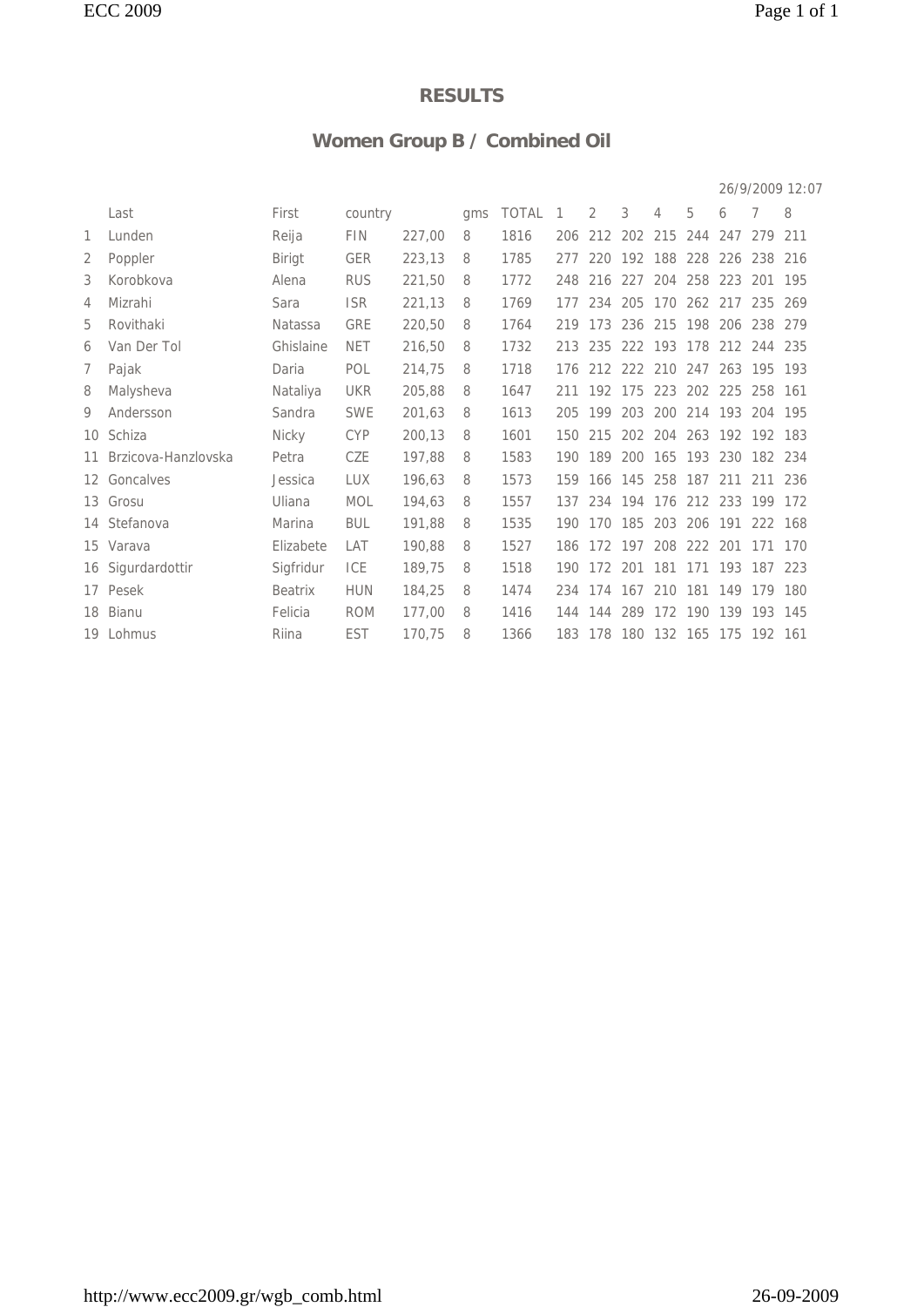#### **Women All events**

|     |                            |            |           |     |       | 26/9/2009 12:05 |           |           |             |
|-----|----------------------------|------------|-----------|-----|-------|-----------------|-----------|-----------|-------------|
|     | Name                       | country    | AVE       | qm  | TOTAL | short           | long      | comb      | dif         |
| 1   | Haugen Andersen Ann Louise | <b>NOR</b> | 226,63    | 24  | 5439  | 1888            | 1820      | 1731      | 222         |
| 2   | Mizrahi Sara               | <b>ISR</b> | 226,21    | 24  | 5429  | 1885            | 1775      | 1769      | 212         |
| 3   | Lunden Reija               | <b>FIN</b> | 225,71    | 24  | 5417  | 1831            | 1770      | 1816      | 200         |
| 4   | Rovithaki Natassa          | GRE        | 222,33    | 24  | 5336  | 1781            | 1791      | 1764      | 119         |
| 5   | Penny Kirsten              | <b>ENG</b> | 221.08    | -24 | 5306  | 1804            | 1687      | 1815      | 89          |
| 6   | Poppler Birigt             | <b>GER</b> | 221,00    | 24  | 5304  | 1813            | 1706      | 1785      | 87          |
| 7   | Van Der Tol Ghislaine      | <b>NET</b> | 219,88    | 24  | 5277  | 1734            | 1811      | 1732      | 60          |
| 8   | Gross Ivonne               | <b>AUS</b> | 217,38    | 24  | 5217  | 1716            | 1698      | 1803      | $\mathbf 0$ |
| 9   | Glover Zara                | <b>ENG</b> | 217,25    | 24  | 5214  | 1663            | 1826      | 1725      | $-3$        |
| 10  | Korobkova Alena            | <b>RUS</b> | 217,17    | 24  | 5212  | 1713            | 1727      | 1772      | $-5$        |
| 11  | Abela Sue                  | <b>MAL</b> | 216,71    | 24  | 5201  | 1689            | 1718      | 1794      | $-16$       |
| 12  | Andersson Sandra           | <b>SWE</b> | 216,50    | 24  | 5196  | 1829            | 1754      | 1613      | $-21$       |
| 13  | Pajak Daria                | POL        | 216,42    | 24  | 5194  | 1726            | 1750      | 1718      | $-23$       |
| 14  | Sacco Isabella             | <b>FRA</b> | 212,00    | 24  | 5088  | 1819            | 1594      | 1675      | $-129$      |
| 15  | Schiza Nicky               | <b>CYP</b> | 204,71    | 24  | 4913  | 1626            | 1686 1601 |           | $-304$      |
| 16  | Brzicova-Hanzlovska Petra  | CZE        | 203,92 24 |     | 4894  | 1578            | 1733      | 1583      | $-323$      |
| 17  | Grosu Uliana               | <b>MOL</b> | 198,50    | 24  | 4764  | 1608            | 1599 1557 |           | $-453$      |
| 18  | Witvrouwen Carolin         | <b>BEL</b> | 197,67    | 24  | 4744  | 1644            | 1473      | 1627      | $-473$      |
| 19  | Malysheva Nataliya         | <b>UKR</b> | 194,71    | 24  | 4673  | 1458            | 1568      | 1647      | -544        |
| 20  | Goncalves Jessica          | <b>LUX</b> | 194,67    | 24  | 4672  | 1498            | 1601      | 1573      | $-545$      |
| 21  | Varava Elizabete           | LAT        | 193,75    | 24  | 4650  | 1509            | 1614      | 1527      | $-567$      |
| 22  | Payne Karen                | <b>NIR</b> | 193,71    | 24  | 4649  | 1479            | 1541      | 1629      | $-568$      |
| 23  | Grazia Elena               | <b>ITA</b> | 192,38    | 24  | 4617  | 1463            | 1605      | 1549      | $-600$      |
| 24  | Sigurdardottir Sigfridur   | ICE        | 190,92 24 |     | 4582  | 1652            | 1412      | 1518      | $-635$      |
| 25  | Pesek Beatrix              | <b>HUN</b> | 190,92 24 |     | 4582  | 1451            | 1657      | 1474      | $-635$      |
|     | 26 Hurford Lauren          | GGY        | 190.50    | 24  | 4572  | 1525            | 1482      | 1565      | $-645$      |
| 27  | Stefanova Marina           | <b>BUL</b> | 189,58    | 24  | 4550  | 1490            | 1525      | 1535      | $-667$      |
| 28  | Kolaric Vladka             | <b>SLO</b> | 189,54    | 24  | 4549  | 1542            | 1562      | 1445      | $-668$      |
| 29. | Chollet Sabine             | <b>SUI</b> | 188,29 24 |     | 4519  | 1384            | 1514 1621 |           | $-698$      |
|     | 30 Kunts Inna              | <b>BLR</b> | 186,54 24 |     | 4477  | 1348            | 1531 1598 |           | $-740$      |
|     | 31 Bianu Felicia           | <b>ROM</b> | 182,96 24 |     | 4391  | 1396            |           | 1579 1416 | $-826$      |
|     | 32 Tumileviciute Ruta      | LIT        | 179,08 24 |     | 4298  | 1482            | 1411 1405 |           | $-919$      |
|     | 33 Sanz Cristina           | CAT        | 177,42 24 |     | 4258  | 1432            | 1356 1470 |           | -959        |
| 34  | Cizmarova Barbara          | <b>SVK</b> | 175,67 24 |     | 4216  | 1416            | 1428 1372 |           | $-1001$     |
|     | 35 Lohmus Riina            | EST        | 174,63 24 |     | 4191  | 1291            | 1534 1366 |           | $-1026$     |
|     | 36 Carney Gloria           | <b>SCO</b> | 172,46 24 |     | 4139  | 1334            | 1408 1397 |           | $-1078$     |
|     | 37 Dertli Asli Corak       | TUR        | 171,54 24 |     | 4117  | 1327            | 1426 1364 |           | $-1100$     |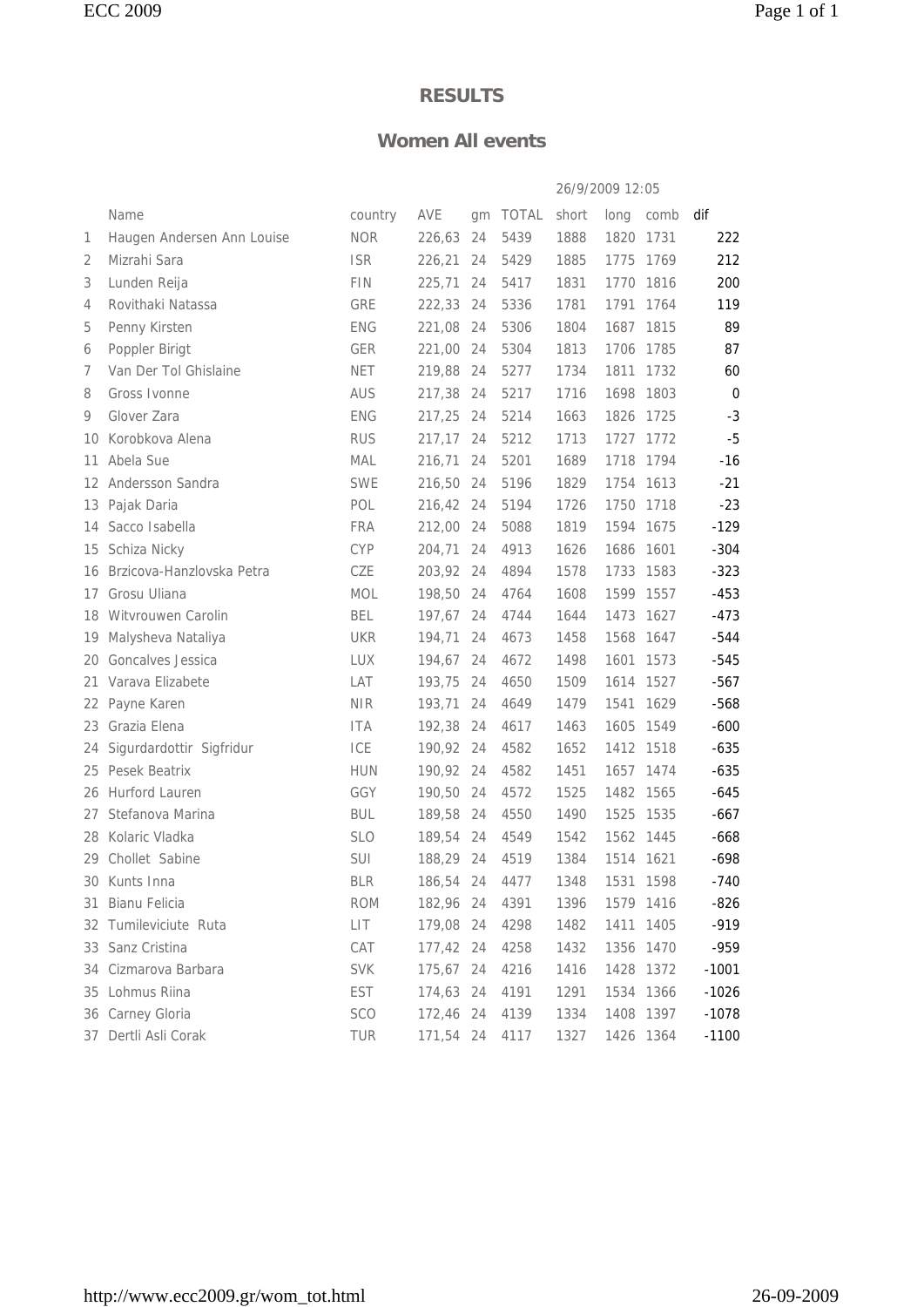## **Men Group A / Short Oil**

#### 23/9/2009 21:19

|                | Last       | First        | country    | ave    | qms | <b>TOTAL</b> | 1   | 2   | 3   | 4   | 5   | 6   | 7   | 8   |
|----------------|------------|--------------|------------|--------|-----|--------------|-----|-----|-----|-----|-----|-----|-----|-----|
| 1              | Larsen     | Martin       | <b>SWE</b> | 240,63 | 8   | 1925         | 225 | 245 | 247 | 202 | 269 | 222 | 268 | 247 |
| 2              | Press      | Ryan         | <b>NIR</b> | 231,75 | 8   | 1854         | 244 | 222 | 187 | 286 | 223 | 225 | 220 | 247 |
| 3              | Rauscher   | Alexander    | <b>AUS</b> | 231,38 | 8   | 1851         | 195 | 183 | 259 | 222 | 201 | 268 | 256 | 267 |
| $\overline{4}$ | Petrovskiy | levgen       | <b>UKR</b> | 226,25 | 8   | 1810         | 211 | 200 | 223 | 255 | 234 | 233 | 255 | 199 |
| 5              | Fegus      | Matej        | <b>SLO</b> | 216,25 | 8   | 1730         | 184 | 191 | 194 | 242 | 269 | 211 | 226 | 213 |
| 6              | Gross      | Thomas       | <b>AUS</b> | 215,38 | 8   | 1723         | 175 | 191 | 213 | 225 | 204 | 244 | 278 | 193 |
| 7              | Johannsson | Steinthor    | ICE        | 212,38 | 8   | 1699         | 216 | 175 | 202 | 270 | 169 | 211 | 200 | 256 |
| 8              | Fabre      | Anthony      | <b>FRA</b> | 212,25 | 8   | 1698         | 159 | 267 | 224 | 195 | 208 | 251 | 187 | 207 |
| 9              | Diney      | Dian         | <b>BUL</b> | 210,88 | 8   | 1687         | 277 | 203 | 193 | 195 | 257 | 176 | 190 | 196 |
| 10             | Vontobel   | Leroy        | <b>SUI</b> | 208,50 | 8   | 1668         | 151 | 171 | 231 | 196 | 233 | 225 | 234 | 227 |
| 11             | Szabo      | Tamas        | <b>HUN</b> | 206,00 | 8   | 1648         | 203 | 228 | 189 | 239 | 209 | 161 | 185 | 234 |
| 12             | Gillespie  | <b>Brian</b> | <b>SCO</b> | 196,13 | 8   | 1569         | 222 | 160 | 184 | 222 | 203 | 253 | 147 | 178 |
| 13             | Scheuer    | Harald       | <b>LUX</b> | 194,25 | 8   | 1554         | 188 | 211 | 195 | 188 | 164 | 191 | 204 | 213 |
| 14             | Polanisz   | Emil         | POL        | 193,50 | 8   | 1548         | 168 | 150 | 198 | 222 | 200 | 223 | 173 | 214 |
| 15             | Baciocchi  | Ettore       | <b>SMA</b> | 181,13 | 8   | 1449         | 160 | 214 | 162 | 192 | 191 | 169 | 171 | 190 |
| 16             | Onur       | Mustafa      | <b>TUR</b> | 175,38 | 8   | 1403         | 159 | 165 | 142 | 189 | 122 | 206 | 238 | 182 |
| 17             | Southwell  | Matt         | GGY        | 173,50 | 8   | 1388         | 162 | 176 | 172 | 215 | 173 | 143 | 189 | 158 |
| 18             | Ioancea    | lon          | <b>ROM</b> | 173,50 | 8   | 1388         | 189 | 169 | 159 | 158 | 157 | 171 | 198 | 187 |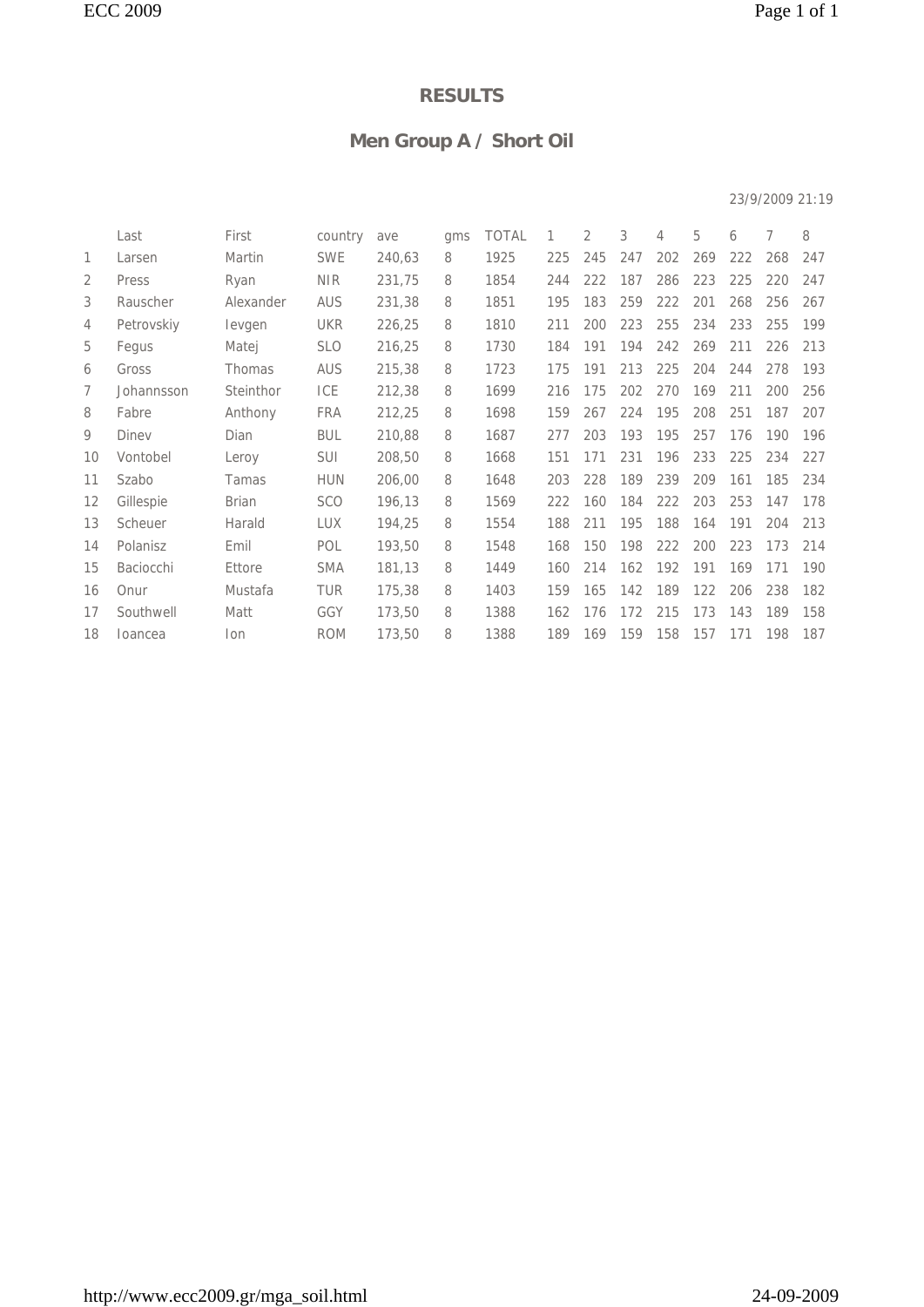## **Men Group A / Long Oil**

|    |            |              |            |        |     |       |                |     |             |         |                 |             | 25/9/2009 12:12 |     |
|----|------------|--------------|------------|--------|-----|-------|----------------|-----|-------------|---------|-----------------|-------------|-----------------|-----|
|    | Last       | First        | country    |        | gms | TOTAL | $\overline{1}$ | 2   | 3           | 4       | 5               | 6           | 7               | 8   |
| 1  | Press      | Ryan         | <b>NIR</b> | 231,88 | 8   | 1855  | 196            | 238 | 233         | 274     | 234             | 257         | 214             | 209 |
| 2  | Gross      | Thomas       | <b>AUS</b> | 224,63 | 8   | 1797  | 225            | 198 |             |         | 254 192 226 258 |             | 225             | 219 |
| 3  | Larsen     | Martin       | <b>SWE</b> | 217,25 | 8   | 1738  | 225            |     | 252 214     | 178     | 227             | 169         | 235             | 238 |
| 4  | Fabre      | Anthony      | <b>FRA</b> | 214,13 | 8   | 1713  | 213            | 226 | 191         | 203     | 181             | 234         | 217             | 248 |
| 5  | Vontobel   | Leroy        | <b>SUI</b> | 211,88 | 8   | 1695  | 201            | 173 |             | 202 222 | 245             | 221         | 218             | 213 |
| 6  | Rauscher   | Alexander    | <b>AUS</b> | 209,13 | 8   | 1673  | 207            |     | 212 249     | 206     |                 | 182 184     | 247             | 186 |
| 7  | Johannsson | Steinthor    | ICE        | 205,00 | 8   | 1640  | 202            |     | 182 242 223 |         | 197             | 179         | 206             | 209 |
| 8  | Diney      | Dian         | <b>BUL</b> | 203,13 | 8   | 1625  | 178            | 200 | 232 217     |         | 206             | 187         | 204             | 201 |
| 9  | Petrovskiy | levgen       | <b>UKR</b> | 201,13 | 8   | 1609  | 155            | 230 |             | 225 205 | 172 257         |             | 200             | 165 |
| 10 | loancea    | lon.         | <b>ROM</b> | 200,38 | 8   | 1603  | 168            | 219 |             |         | 247 189 192 199 |             | 168             | 221 |
| 11 | Fegus      | Matej        | <b>SLO</b> | 199,38 | 8   | 1595  | 184            | 230 | 189         | 219     | 193             | 211         | 195             | 174 |
| 12 | Onur       | Mustafa      | <b>TUR</b> | 196,38 | 8   | 1571  | 225            | 222 | 161         | 216     | 139             | 227         | 199             | 182 |
| 13 | Scheuer    | Harald       | <b>LUX</b> | 193,38 | 8   | 1547  | 177            | 221 | 223         | 149     | 235             | 194         | 157             | 191 |
| 14 | Szabo      | Tamas        | <b>HUN</b> | 193,38 | 8   | 1547  | 192            | 149 | 188         | 179     |                 | 202 234 192 |                 | 211 |
| 15 | Southwell  | Matt         | GGY        | 193,13 | 8   | 1545  | 190            | 210 | 194         | 188     | 191             | 194         | 201             | 177 |
| 16 | Baciocchi  | Ettore       | <b>SMA</b> | 189,63 | 8   | 1517  | 226            | 181 | 204         | 173     | 159             | 147         | 214             | 213 |
| 17 | Gillespie  | <b>Brian</b> | <b>SCO</b> | 185,00 | 8   | 1480  | 146            | 210 | 192 197     |         | 182             | 175         | 168             | 210 |
| 18 | Polanisz   | Emil         | POL        | 183,00 | 8   | 1464  | 177            | 181 |             | 148 188 | 189             | 179         | 205             | 197 |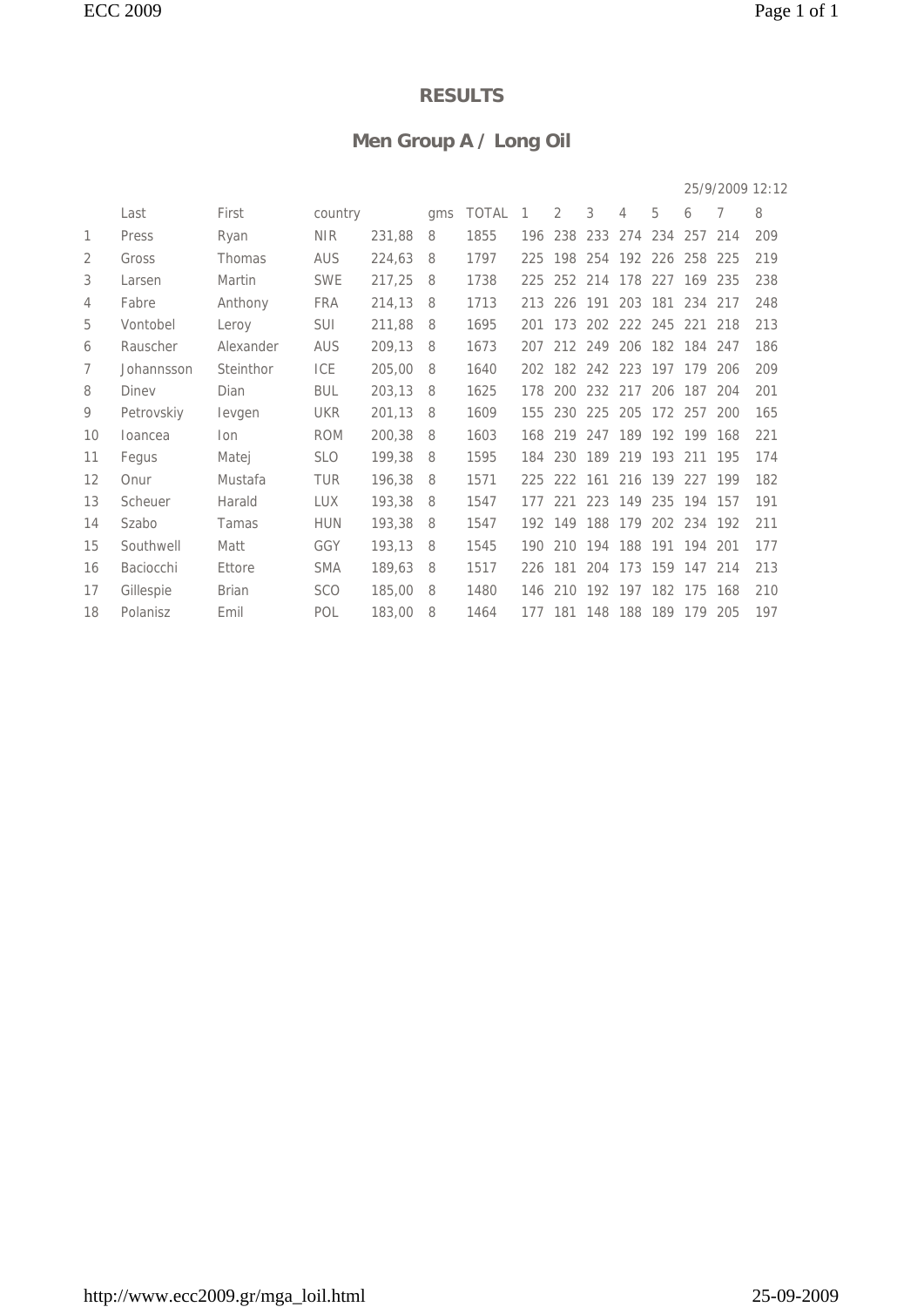## **Men Group A / Combined Oil**

|    |              |              |            |        |     |              |     |         |             |                             |             |                 | 26/9/2009 16:46 |     |
|----|--------------|--------------|------------|--------|-----|--------------|-----|---------|-------------|-----------------------------|-------------|-----------------|-----------------|-----|
|    | Last         | First        | country    | ave    | qms | <b>TOTAL</b> | 1   | 2       | 3           | 4                           | 5           | 6               | 7               | 8   |
| 1. | Rauscher     | Alexander    | AUT        | 243,88 | 8   | 1951         | 227 | 215     | 245         |                             |             | 268 268 215     | 245             | 268 |
| 2  | Larsen       | Martin       | <b>SWE</b> | 233,88 | 8   | 1871         | 233 |         | 239 258     |                             |             | 214 234 237 242 |                 | 214 |
| 3  | Johannsson   | Steinthor    | <b>ICE</b> | 226,38 | 8   | 1811         | 300 | 209     | 243         | 212 203                     |             | 180             | 245             | 219 |
| 4  | Press        | Ryan         | <b>NIR</b> | 216,13 | 8   | 1729         | 214 | 216     | 227         | 226                         | 190         | 238             | 226             | 192 |
| 5  | Petrovskiy   | levgen       | <b>UKR</b> | 212,88 | 8   | 1703         | 240 | 244     | 189 156     |                             | 198         | 201             | 220             | 255 |
| 6  | Baciocchi    | Ettore       | <b>SMR</b> | 207,75 | 8   | 1662         | 203 |         |             | 203 224 209 229 201 210     |             |                 |                 | 183 |
| 7  | Fabre        | Anthony      | <b>FRA</b> | 205,50 | 8   | 1644         | 190 |         | 225 219     | 224 159 197 198             |             |                 |                 | 232 |
| 8  | Szabo        | Tamas        | <b>HUN</b> | 205,13 | 8   | 1641         |     |         |             | 202 167 202 228 213 211 229 |             |                 |                 | 189 |
| 9  | Diney        | Dian         | <b>BUL</b> | 202,25 | 8   | 1618         | 185 | 200     |             | 191 202 238 215             |             |                 | 203             | 184 |
|    | 10 Gross     | Thomas       | <b>AUT</b> | 201,75 | 8   | 1614         |     |         | 191 229 194 | 211 223 137 222             |             |                 |                 | 207 |
|    | 11 Fegus     | Matej        | <b>SLO</b> | 199,75 | 8   | 1598         | 181 | 221     | 190         |                             | 182 234 173 |                 | 216             | 201 |
|    | 12 Vontobel  | Leroy        | <b>SUI</b> | 197,75 | 8   | 1582         | 226 | 185     | 180         | 168                         | 191         | 226             | 204             | 202 |
| 13 | Gillespie    | <b>Brian</b> | <b>SCO</b> | 193,38 | 8   | 1547         | 174 | 185     | 216         | 163 196 184 204             |             |                 |                 | 225 |
| 14 | Polanisz     | Emil         | POL        | 193,38 | 8   | 1547         | 155 | 206 210 |             | 174 174 195                 |             |                 | 201             | 232 |
| 15 | Onur         | Mustafa      | <b>TUR</b> | 193,25 | 8   | 1546         | 213 |         |             | 202 171 192 204 141 245     |             |                 |                 | 178 |
|    | 16 Scheuer   | Harald       | <b>LUX</b> | 190,25 | 8   | 1522         |     |         |             | 168 166 223 191 214 176 223 |             |                 |                 | 161 |
| 17 | loancea      | lon          | <b>ROM</b> | 189,75 | 8   | 1518         |     |         |             | 196 174 186 190 236 184 156 |             |                 |                 | 196 |
|    | 18 Southwell | Matt         | GGY        | 176,38 | 8   | 1411         |     |         |             | 204 179 192 170 176 164 151 |             |                 |                 | 175 |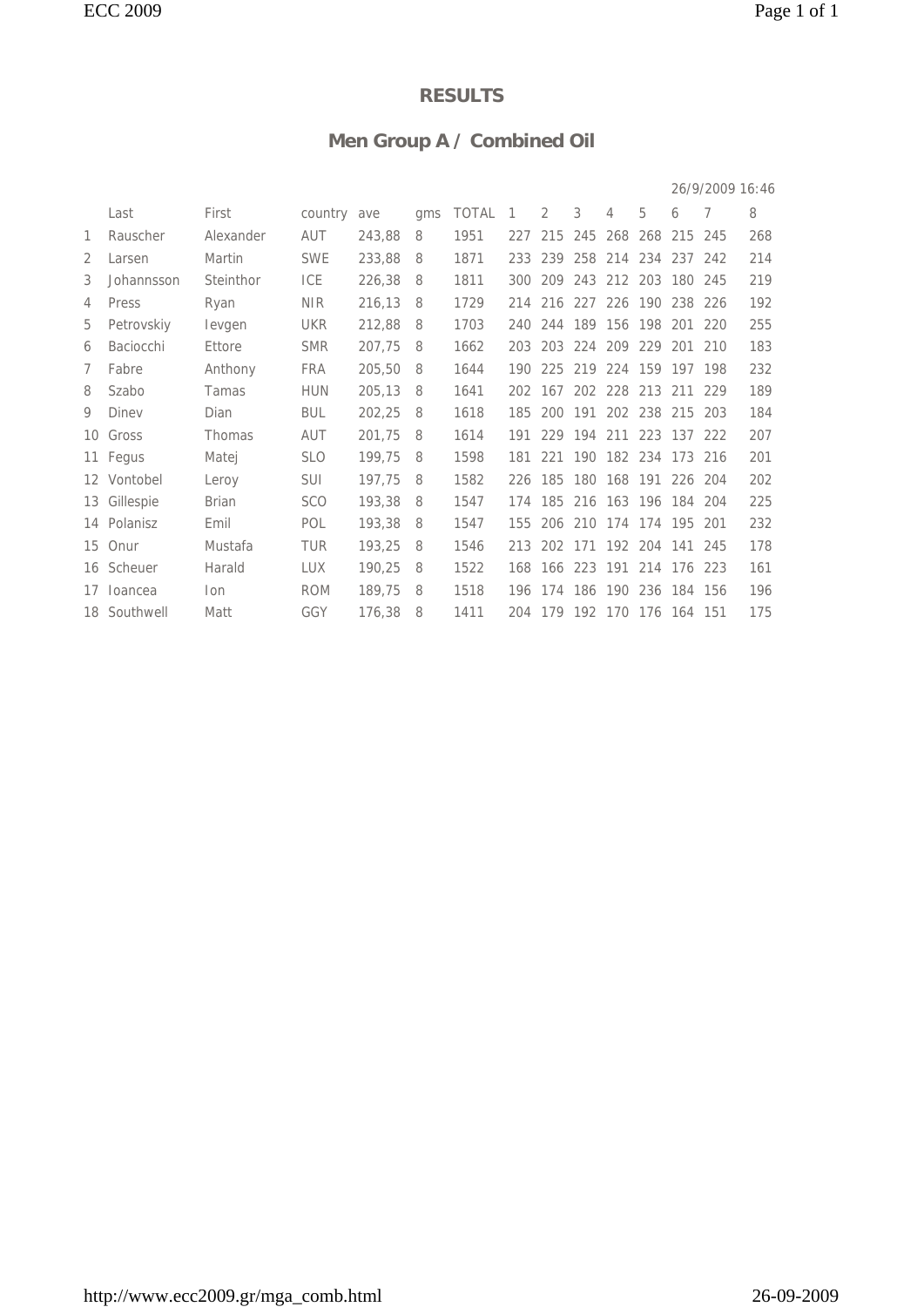#### **Men Group B / Short Oil**

|                 |             |             |            |           |     |              |     |     |     |     |     |     | 24/9/2009 14:07 |     |
|-----------------|-------------|-------------|------------|-----------|-----|--------------|-----|-----|-----|-----|-----|-----|-----------------|-----|
|                 | Last        | First       | country    | ave       | qms | <b>TOTAL</b> | 1   | 2   | 3   | 4   | 5   | 6   | 7               | 8   |
| 1               | Joris       | <b>Nico</b> | <b>BEL</b> | 312247,75 | 8   | 1982         | 265 | 234 | 257 | 279 | 245 | 202 | 221             | 279 |
| 2               | Levikins    | Arturus     | LAT        | 362242,63 | -8  | 1941         | 226 | 226 | 275 | 219 | 213 | 256 | 279             | 247 |
| 3               | Cundy       | Daren       | <b>ENG</b> | 172231,13 | 8   | 1849         | 246 | 181 | 231 | 221 | 258 | 216 | 279             | 217 |
| 4               | Kramer      | Michael     | <b>GER</b> | 122230,63 | 8   | 1845         | 268 | 237 | 214 | 188 | 221 | 195 | 276             | 246 |
| 5               | Monfort     | Lluis       | CAT        | 352228,00 | 8   | 1824         | 196 | 214 | 274 | 195 | 224 | 247 | 195             | 279 |
| 6               | Sidorov     | Gennady     | <b>RUS</b> | 302223,63 | -8  | 1789         | 236 | 235 | 233 | 204 | 233 | 247 | 215             | 186 |
| 7               | Sergejevas  | Kristijonas | LIT        | 432219,25 | 8   | 1754         | 173 | 230 | 234 | 205 | 205 | 259 | 233             | 215 |
| 8               | Aviram      | 0r          | <b>ISR</b> | 262216,13 | 8   | 1729         | 212 | 247 | 151 | 203 | 178 | 277 | 225             | 236 |
| 9               | Rossi       | Federico    | <b>ITA</b> | 232213,88 | - 8 | 1711         | 205 | 207 | 186 | 240 | 222 | 269 | 158             | 224 |
| 10 <sup>1</sup> | Stathatos   | Giannis     | <b>GRE</b> | 202213,75 | 8   | 1710         | 191 | 201 | 243 | 232 | 219 | 226 | 217             | 181 |
| 11              | Rudshagen   | Bjørn Einar | <b>NOR</b> | 112211,63 | -8  | 1693         | 202 | 234 | 257 | 223 | 210 | 192 | 185             | 190 |
|                 | 12 Stepuk   | Dmitry      | <b>BLR</b> | 412205,25 | 8   | 1642         | 227 | 234 | 187 | 159 | 181 | 184 | 235             | 235 |
|                 | 13 Kyriakou | Kostas      | <b>CYP</b> | 462204,38 | 8   | 1635         | 256 | 172 | 233 | 175 | 206 | 188 | 184             | 221 |
|                 | 14 Bitto    | Ladislav    | <b>SVK</b> | 252198,63 | 8   | 1589         | 171 | 149 | 213 | 213 | 246 | 215 | 194             | 188 |
|                 | 15 Arpa     | Kenneth     | MAL        | 212197.50 | -8  | 1580         | 190 | 243 | 171 | 213 | 211 | 199 | 204             | 149 |
|                 | 16 Savola   | Ari         | FIN        | 132188,75 | 8   | 1510         | 151 | 155 | 231 | 177 | 196 | 181 | 200             | 219 |
|                 | 17 Kala     | Rostislav   | CZE        | 392173,25 | 8   | 1386         | 165 | 223 | 158 | 150 | 174 | 189 | 166             | 161 |
|                 | 18 Babyuk   | Nikolay     | <b>MOL</b> | 382161,38 | 8   | 1291         | 145 | 157 | 156 | 187 | 128 | 193 | 158             | 167 |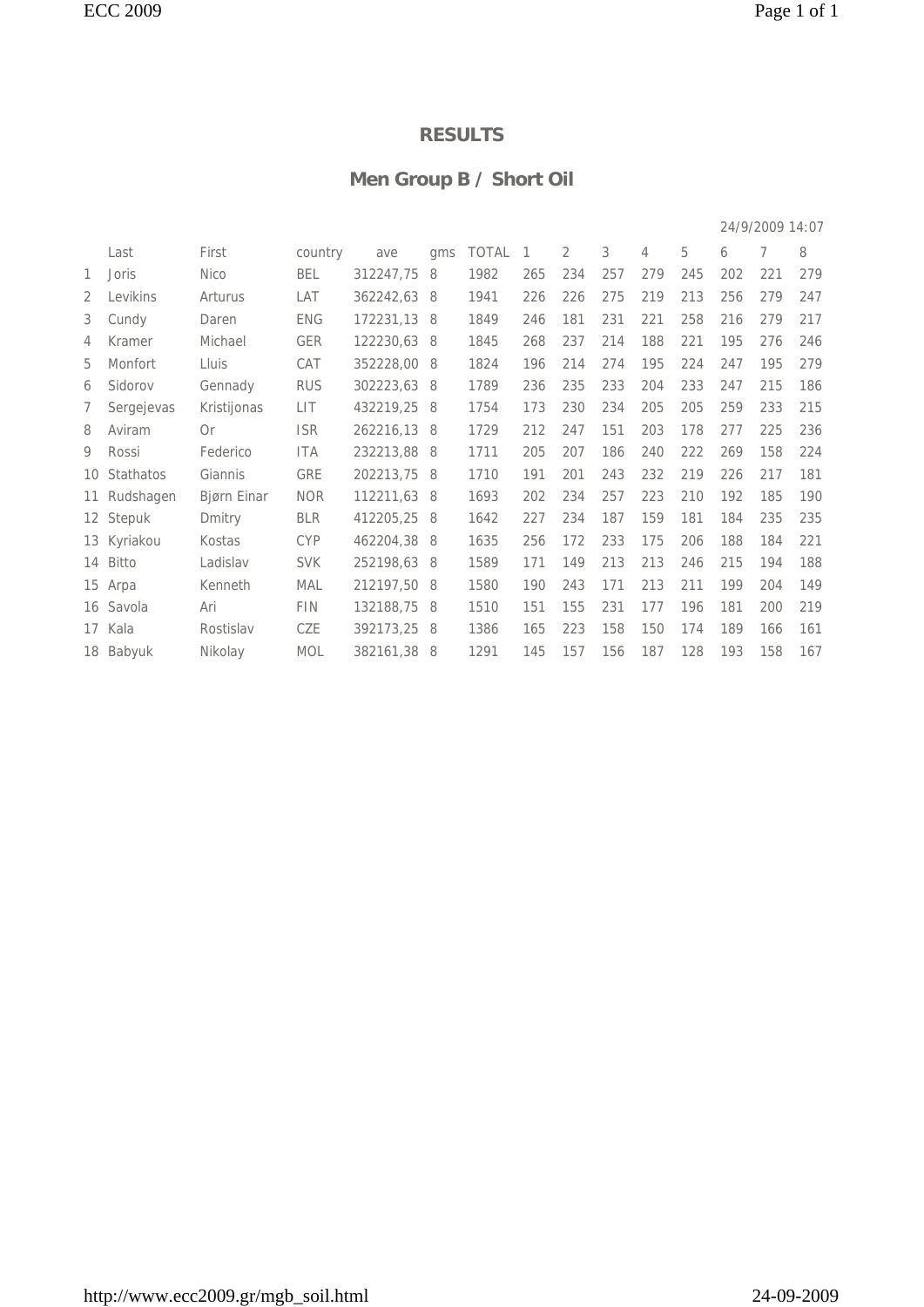## **Men Group B / Long Oil**

|    |             |             |            |          |     |              |              |         |             |   |                 |                 |                                 | 25/9/2009 17:23 |
|----|-------------|-------------|------------|----------|-----|--------------|--------------|---------|-------------|---|-----------------|-----------------|---------------------------------|-----------------|
|    | Last        | First       | country    | ave      | qms | <b>TOTAL</b> | $\mathbf{1}$ | 2       | 3           | 4 | 5               | 6               | 7                               | 8               |
| 1  | Stathatos   | Giannis     | <b>GRE</b> | 238,13   | 8   | 1905         |              | 212 248 |             |   |                 |                 | 218 225 245 244 235 278         |                 |
| 2  | Rudshagen   | Bjørn Einar | <b>NOR</b> | 221,75   | - 8 | 1774         |              |         |             |   |                 |                 | 253 162 212 202 258 176 278 233 |                 |
| 3  | Sergejevas  | Kristijonas | LIT        | 221,38 8 |     | 1771         |              | 192 190 |             |   |                 |                 | 255 219 236 234 226 219         |                 |
| 4  | Kramer      | Michael     | <b>GER</b> | 220,63 8 |     | 1765         |              | 227 225 |             |   |                 |                 | 246 192 218 214 176 267         |                 |
| 5  | Aviram      | 0r          | <b>ISR</b> | 219,25 8 |     | 1754         |              | 266 211 |             |   | 181 174 237 215 |                 | 201                             | 269             |
| 6  | Cundy       | Daren       | <b>ENG</b> | 219,00 8 |     | 1752         | 238          | 233     |             |   | 222 230 168 239 |                 | 208                             | 214             |
| 7  | Arpa        | Kenneth     | <b>MAL</b> | 214,38 8 |     | 1715         | 200          | 202     | 270         |   | 216 236 215     |                 | 206                             | 170             |
| 8  | Monfort     | Lluis       | CAT        | 214,38 8 |     | 1715         |              |         |             |   |                 |                 | 246 190 238 189 234 196 178 244 |                 |
| 9  | Stepuk      | Dmitry      | <b>BLR</b> | 214,13 8 |     | 1713         | 190          |         |             |   |                 |                 | 255 172 189 247 204 202 254     |                 |
|    | 10 Rossi    | Federico    | <b>ITA</b> | 212,75 8 |     | 1702         |              |         |             |   |                 |                 | 212 179 199 252 206 202 230 222 |                 |
| 11 | Kyriakou    | Kostas      | <b>CYP</b> | 210,63 8 |     | 1685         |              |         |             |   |                 |                 | 170 205 197 268 202 215 210 218 |                 |
|    | 12 Sidorov  | Gennady     | <b>RUS</b> | 208,63 8 |     | 1669         | 211          |         | 217 183 209 |   | 217 237         |                 | 181                             | 214             |
|    | 13 Levikins | Arturus     | LAT        | 201,00 8 |     | 1608         | 196          | 186     | 221         |   | 245 186 206     |                 | 207                             | 161             |
|    | 14 Kala     | Rostislav   | CZE        | 196,63 8 |     | 1573         | 200          | 197     | 203         |   |                 | 180 247 182 185 |                                 | 179             |
| 15 | Joris       | <b>Nico</b> | BEL        | 195,88 8 |     | 1567         |              | 214 204 |             |   |                 |                 | 211 163 177 162 190 246         |                 |
|    | 16 Babyuk   | Nikolay     | <b>MOL</b> | 194,50 8 |     | 1556         | 210          | 171     |             |   |                 |                 | 216 178 181 176 170 254         |                 |
| 17 | Savola      | Ari         | <b>FIN</b> | 182,13 8 |     | 1457         |              | 197 174 |             |   |                 |                 | 194 163 197 162 193 177         |                 |
|    | 18 Bitto    | Ladislav    | <b>SVK</b> | 175,75   | -8  | 1406         |              |         |             |   |                 |                 | 174 211 179 186 172 215 104 165 |                 |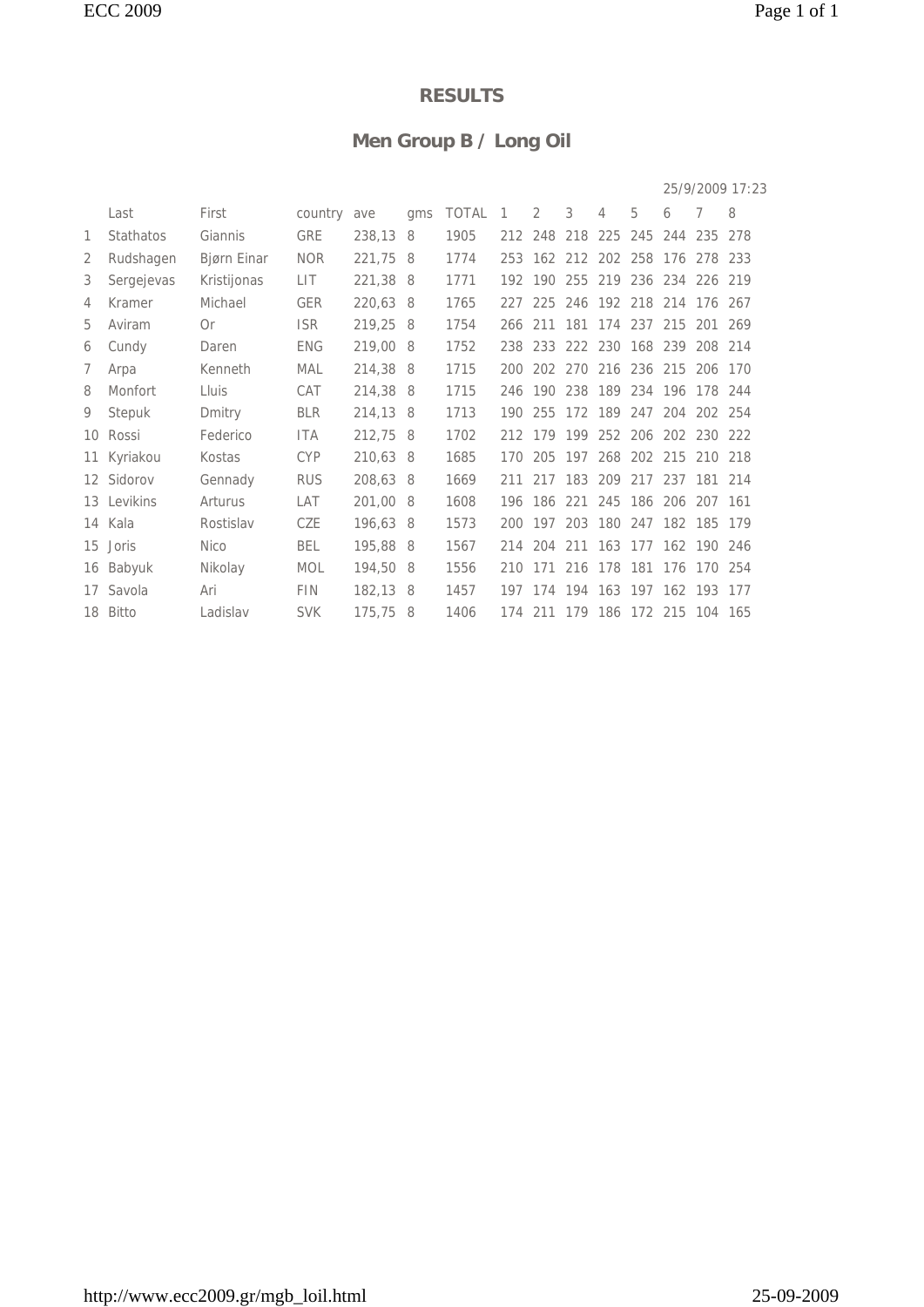## **Men Group B / Combined Oil**

|    |              |             |            |          |     |              |                |         |     |   |                 |   |                                 | 26/9/2009 21:43 |
|----|--------------|-------------|------------|----------|-----|--------------|----------------|---------|-----|---|-----------------|---|---------------------------------|-----------------|
|    | Last         | First       | country    | ave      | qms | <b>TOTAL</b> | $\overline{1}$ | 2       | 3   | 4 | 5               | 6 | 7                               | 8               |
| 1  | Monfort      | Lluis       | CAT        | 237,38 8 |     | 1899         |                | 222 247 |     |   |                 |   | 229 237 255 195 257 257         |                 |
| 2  | Arpa         | Kenneth     | MAL        | 234,38 8 |     | 1875         |                | 266 204 |     |   |                 |   | 209 279 244 231 208 234         |                 |
| 3  | Sidorov      | Gennady     | <b>RUS</b> | 228,63 8 |     | 1829         |                |         |     |   |                 |   | 235 198 207 248 226 257 223 235 |                 |
| 4  | Rudshagen    | Bjørn Einar | <b>NOR</b> | 226,25 8 |     | 1810         |                |         |     |   |                 |   | 203 246 234 193 224 200 278 232 |                 |
| 5  | Aviram       | 0r          | <b>ISR</b> | 221,50 8 |     | 1772         | 255            | 200     | 237 |   |                 |   | 204 212 257 169                 | 238             |
| 6  | Levikins     | Arturus     | LAT        | 221,38 8 |     | 1771         | 234            | 251     |     |   |                 |   | 244 188 212 206 212 224         |                 |
| 7  | Sergejevas   | Kristijonas | LIT        | 219,38 8 |     | 1755         |                |         |     |   |                 |   | 244 204 203 192 230 225 212 245 |                 |
| 8  | Kramer       | Michael     | <b>GER</b> | 218,38 8 |     | 1747         |                |         |     |   |                 |   | 258 224 178 213 247 191 178 258 |                 |
| 9  | Rossi        | Federico    | <b>ITA</b> | 212,88 8 |     | 1703         |                |         |     |   |                 |   | 192 187 243 187 213 229 211 241 |                 |
| 10 | Cundy        | Daren       | <b>ENG</b> | 211,13 8 |     | 1689         |                |         |     |   |                 |   | 170 244 205 148 209 245 211 257 |                 |
|    | 11 Stathatos | Giannis     | GRE        | 209,88 8 |     | 1679         |                |         |     |   |                 |   | 168 162 223 221 218 219 190 278 |                 |
|    | 12 Joris     | <b>Nico</b> | <b>BEL</b> | 205,13 8 |     | 1641         | 185            | 190     | 221 |   | 244 234 236 163 |   |                                 | 168             |
|    | 13 Stepuk    | Dmitry      | <b>BLR</b> | 199,75 8 |     | 1598         | 171            | 211     | 210 |   | 204 204 217     |   | 180                             | 201             |
|    | 14 Kala      | Rostislav   | CZE        | 198,00 8 |     | 1584         | 219            |         |     |   |                 |   | 190 187 205 189 171 224 199     |                 |
|    | 15 Savola    | Ari         | <b>FIN</b> | 196,25 8 |     | 1570         |                |         |     |   |                 |   | 181 194 202 203 188 238 212 152 |                 |
|    | 16 Kyriakou  | Kostas      | <b>CYP</b> | 185,75 8 |     | 1486         |                |         |     |   |                 |   | 226 190 136 224 155 186 173 196 |                 |
|    | 17 Bitto     | Ladislav    | <b>SVK</b> | 184,25 8 |     | 1474         |                |         |     |   |                 |   | 201 156 173 182 201 164 176 221 |                 |
|    | 18 Babyuk    | Nikolay     | <b>MOL</b> | 178,75 8 |     | 1430         |                |         |     |   |                 |   | 204 172 145 170 169 201 189 180 |                 |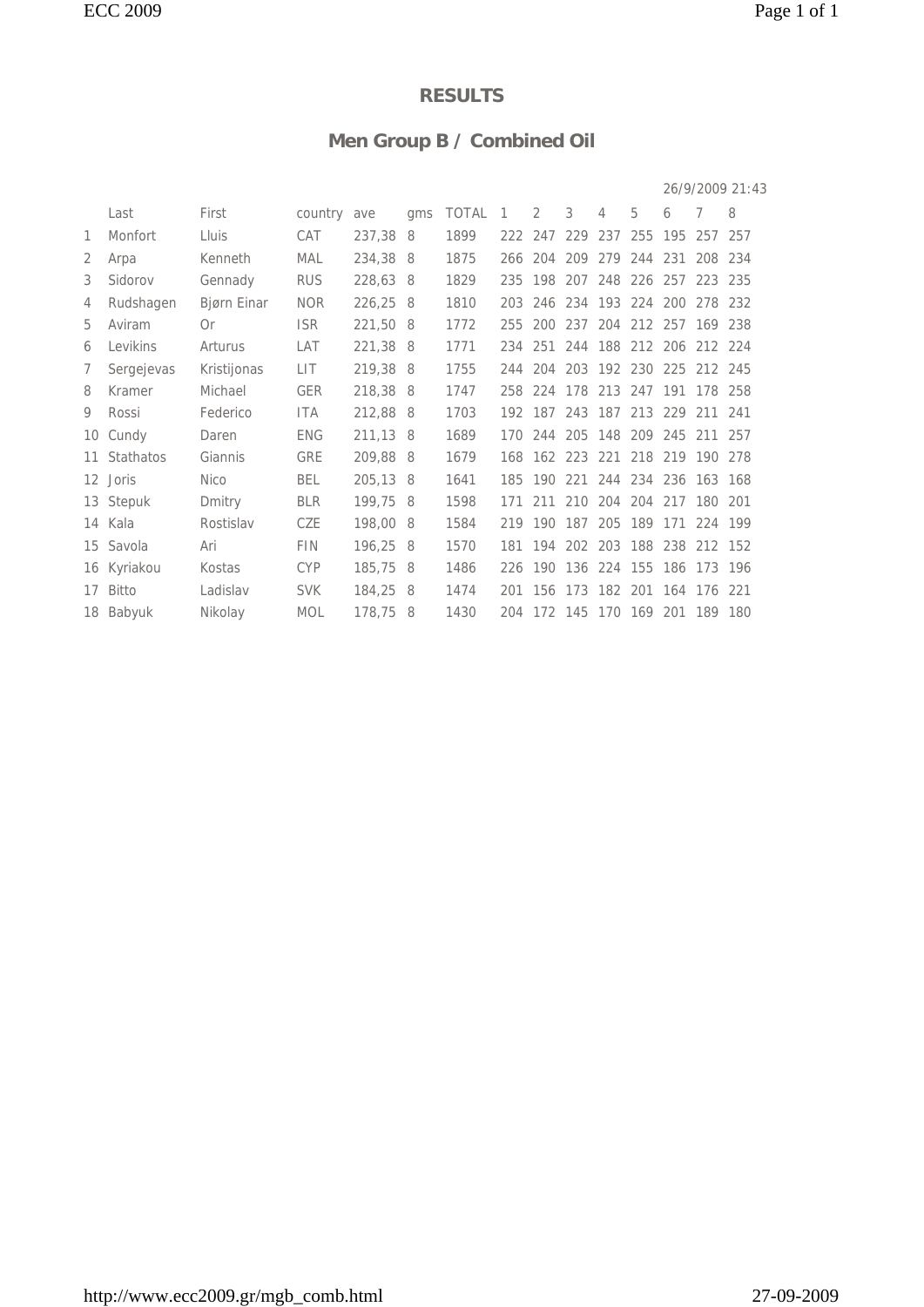#### **Men ALL Events**

|    |                          |            |        |    |       | 26/9/2009 21:42 |           |      |             |
|----|--------------------------|------------|--------|----|-------|-----------------|-----------|------|-------------|
|    | Name                     | country    | AVE    | gm | TOTAL | short           | long      | comb | dif         |
| 1  | Larsen Martin            | <b>SWE</b> | 230,58 | 24 | 5534  | 1925            | 1738      | 1871 | 244         |
| 2  | Rauscher Alexander       | AUT        | 228,13 | 24 | 5475  | 1851            | 1673      | 1951 | 185         |
| 3  | Monfort Lluis            | CAT        | 226,58 | 24 | 5438  | 1824            | 1715      | 1899 | 148         |
| 4  | Press Ryan               | <b>NIR</b> | 226,58 | 24 | 5438  | 1854            | 1855      | 1729 | 148         |
| 5  | Kramer Michael           | <b>GER</b> | 223,21 | 24 | 5357  | 1845            | 1765      | 1747 | 67          |
| 6  | Levikins Arturus         | LAT        | 221,67 | 24 | 5320  | 1941            | 1608      | 1771 | 30          |
| 7  | <b>Stathatos Giannis</b> | GRE        | 220,58 | 24 | 5294  | 1710            | 1905      | 1679 | 4           |
| 8  | Cundy Daren              | <b>ENG</b> | 220,42 | 24 | 5290  | 1849            | 1752      | 1689 | $\mathbf 0$ |
| 9  | Sidorov Gennady          | <b>RUS</b> | 220,29 | 24 | 5287  | 1789            | 1669      | 1829 | $-3$        |
| 10 | Sergejevas Kristijonas   | LIT        | 220,00 | 24 | 5280  | 1754            | 1771      | 1755 | $-10$       |
| 11 | Rudshagen Bjørn Einar    | <b>NOR</b> | 219,88 | 24 | 5277  | 1693            | 1774      | 1810 | $-13$       |
| 12 | Aviram Or                | <b>ISR</b> | 218,96 | 24 | 5255  | 1729            | 1754      | 1772 | $-35$       |
| 13 | Joris Nico               | <b>BEL</b> | 216,25 | 24 | 5190  | 1982            | 1567      | 1641 | $-100$      |
| 14 | Arpa Kenneth             | MAL        | 215,42 | 24 | 5170  | 1580            | 1715      | 1875 | $-120$      |
| 15 | Johannsson Steinthor     | ICE        | 214,58 | 24 | 5150  | 1699            | 1640      | 1811 | $-140$      |
| 16 | Gross Thomas             | AUT        | 213,92 | 24 | 5134  | 1723            | 1797      | 1614 | $-156$      |
| 17 | Petrovskiy levgen        | <b>UKR</b> | 213,42 | 24 | 5122  | 1810            | 1609      | 1703 | $-168$      |
| 18 | Rossi Federico           | <b>ITA</b> | 213,17 | 24 | 5116  | 1711            | 1702      | 1703 | $-174$      |
| 19 | Fabre Anthony            | <b>FRA</b> | 210,63 | 24 | 5055  | 1698            | 1713      | 1644 | $-235$      |
| 20 | <b>Stepuk Dmitry</b>     | <b>BLR</b> | 206,38 | 24 | 4953  | 1642            | 1713      | 1598 | $-337$      |
| 21 | Vontobel Leroy           | <b>SUI</b> | 206,04 | 24 | 4945  | 1668            | 1695      | 1582 | $-345$      |
| 22 | Dinev Dian               | <b>BUL</b> | 205,42 | 24 | 4930  | 1687            | 1625      | 1618 | $-360$      |
| 23 | Fegus Matej              | <b>SLO</b> | 205,13 | 24 | 4923  | 1730            | 1595      | 1598 | $-367$      |
| 24 | Szabo Tamas              | <b>HUN</b> | 201,50 | 24 | 4836  | 1648            | 1547      | 1641 | $-454$      |
| 25 | Kyriakou Kostas          | <b>CYP</b> | 200,25 | 24 | 4806  | 1635            | 1685      | 1486 | -484        |
| 26 | Baciocchi Ettore         | <b>SMR</b> | 192,83 | 24 | 4628  | 1449            | 1517      | 1662 | $-662$      |
| 27 | <b>Scheuer Harald</b>    | <b>LUX</b> | 192,63 | 24 | 4623  | 1554            | 1547      | 1522 | $-667$      |
| 28 | Gillespie Brian          | <b>SCO</b> | 191,50 | 24 | 4596  | 1569            | 1480      | 1547 | -694        |
|    | 29 Polanisz Emil         | POL        | 189,96 | 24 | 4559  | 1548            | 1464      | 1547 | $-731$      |
|    | 30 Kala Rostislav        | CZE        | 189,29 | 24 | 4543  | 1386            | 1573      | 1584 | -747        |
| 31 | Savola Ari               | <b>FIN</b> | 189,04 | 24 | 4537  | 1510            | 1457      | 1570 | $-753$      |
| 32 | Onur Mustafa             | TUR        | 188,33 | 24 | 4520  | 1403            | 1571      | 1546 | $-770$      |
| 33 | Ioancea Ion              | <b>ROM</b> | 187,88 | 24 | 4509  | 1388            | 1603      | 1518 | $-781$      |
| 34 | <b>Bitto Ladislav</b>    | <b>SVK</b> | 186,21 | 24 | 4469  | 1589            | 1406      | 1474 | $-821$      |
| 35 | Southwell Matt           | GGY        | 181,00 | 24 | 4344  | 1388            | 1545      | 1411 | $-946$      |
|    | 36 Babyuk Nikolay        | MOL        | 178,21 | 24 | 4277  | 1291            | 1556 1430 |      | $-1013$     |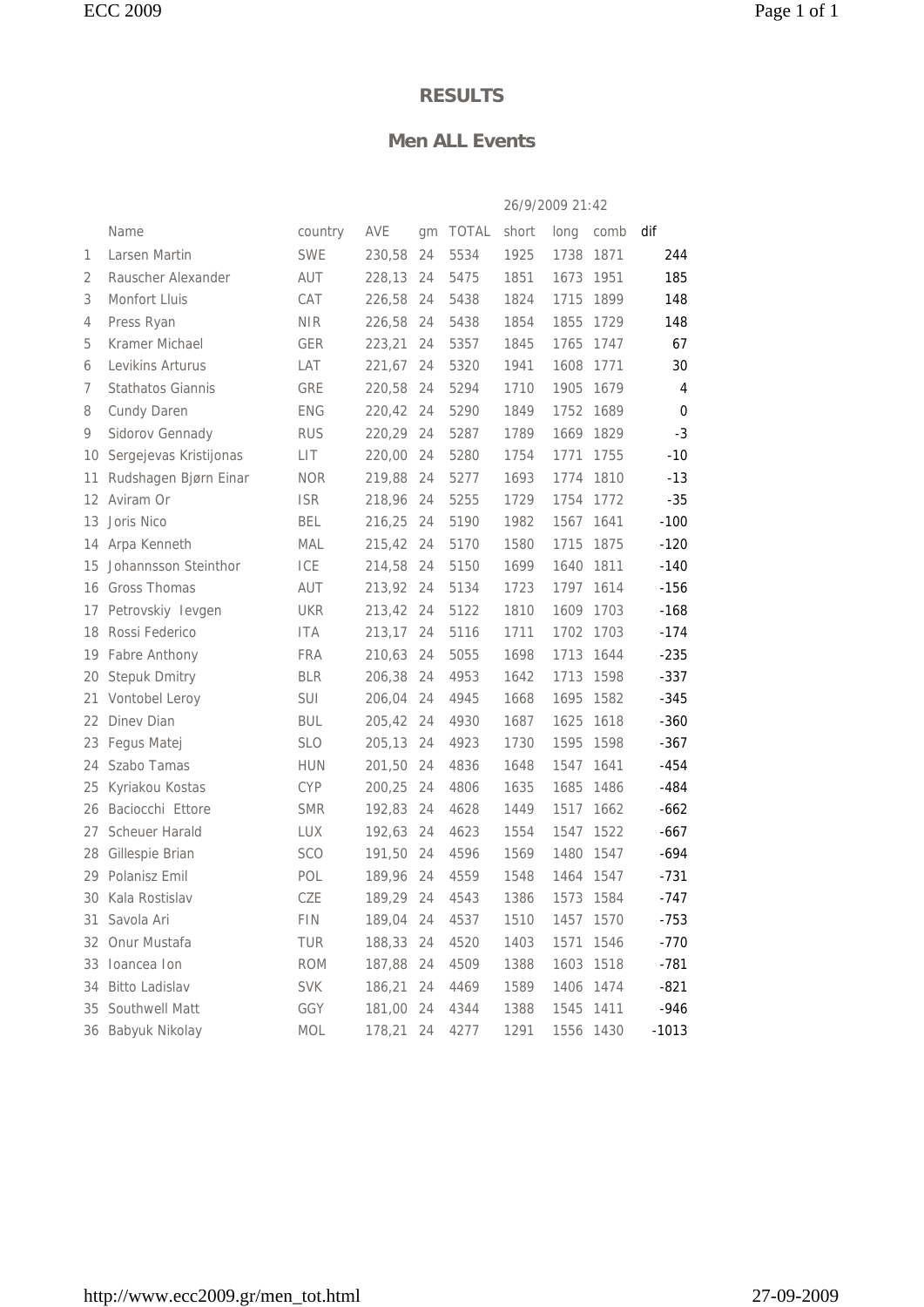#### **MASTERS FINALS Step 1**

| pos | name                                     | 1   | 2   | 3   | wins           |
|-----|------------------------------------------|-----|-----|-----|----------------|
| 1   | Haugen Andersen Ann - NOR                | 228 | 238 |     | 2              |
| 8   | Gross Ivonne - AUT                       | 201 | 217 |     | 0              |
| 2   | Mizrahi Sara - ISR                       | 224 | 165 | 122 | 1              |
| 7   | Van Der Tol Ghislaine - NET              | 202 | 199 | 235 | $\overline{2}$ |
| 3   | Lunden Reija - FIN                       | 188 | 202 |     | 0              |
| 6   | <b>Poppler Birigt - GER</b>              | 195 | 221 |     | 2              |
| 4   | Rovithaki Natassa - GRE                  | 192 | 235 | 216 | 1              |
| 5   | <b>Penny Kirsten - ENG</b><br><b>MFN</b> | 247 | 215 | 249 | $\overline{2}$ |
| 1   | <b>Larsen Martin - SWE</b>               | 225 | 279 |     | $\overline{2}$ |
| 8   | Cundy Daren - ENG                        | 192 | 252 |     | 0              |
| 2   | Rauscher Alexander - AUT                 | 234 | 169 | 179 | 1              |
| 7   | <b>Stathatos Giannis - GRE</b>           | 200 | 200 | 186 | $\overline{2}$ |
| 3   | Monfort Lluis - CAT                      | 199 | 244 | 166 | 1              |
| 6   | <b>Levikins Arturus - LAT</b>            | 231 | 196 | 247 | $\overline{2}$ |
| 4   | Press Ryan - NIR                         | 246 | 207 | 177 | 1              |
| 5   | Kramer Michael - GER                     | 191 | 220 | 225 | $\overline{2}$ |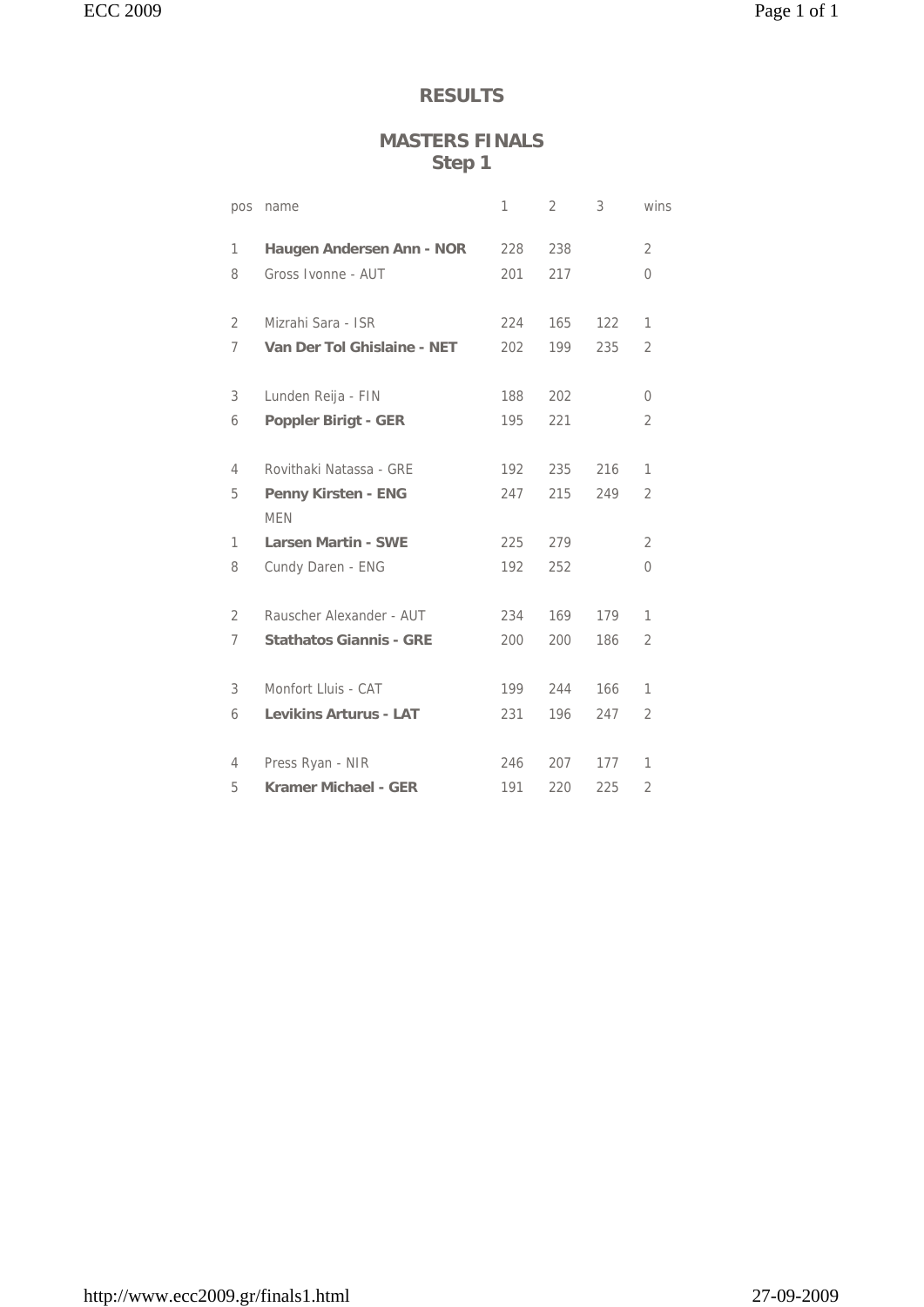#### **MASTERS FINALS Step 2**

|                                           | 15 | Kramer Michael - GER        | 141 | 212 | 199 |  |
|-------------------------------------------|----|-----------------------------|-----|-----|-----|--|
|                                           | 6  | Levikins Arturus - LAT      | 169 | 190 | 189 |  |
|                                           |    |                             |     |     |     |  |
|                                           |    | Larsen Martin - SWE         | 242 | 234 | 222 |  |
|                                           |    | Stathatos Giannis - GRE     | 178 | 279 | 278 |  |
|                                           |    |                             |     |     |     |  |
|                                           |    | Van Der Tol Ghislaine - NET | 227 | 167 |     |  |
| $3 - 4$<br>$7-8$<br>$9 - 10$<br>$13 - 14$ |    | Haugen Andersen Ann - NOR   | 228 | 287 |     |  |
|                                           |    |                             |     |     |     |  |
|                                           | 6  | Poppler Birigt - GER        | 280 | 204 | 198 |  |
|                                           |    | Penny Kirsten - ENG         | 223 | 230 | 205 |  |
|                                           |    |                             |     |     |     |  |